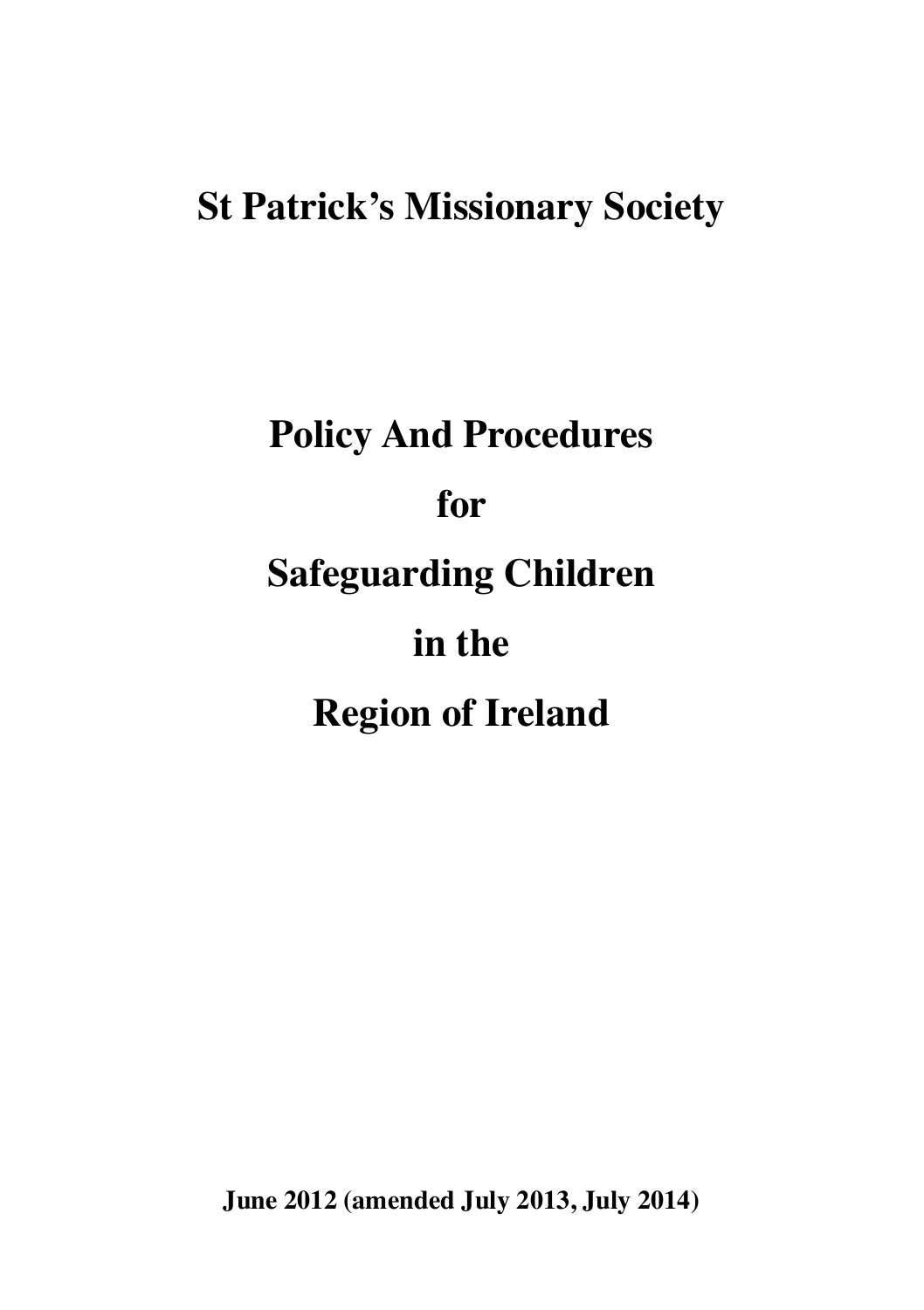## **Revision Note**

In May 2014 a safeguarding committee was established for the Irish Region/ District. The committee proposed to revise the Policy & Procedures for Safeguarding as noted in the action plan 2014-2016.

The NBSCCCI advised that the committee should postpone this review of the policy until such time as the NBSCCCI have completed their review of the Standards & Guidance (2009).

Additional guidance has been added to this interim document in line with the recommendations from the NBSCCCI review.

- Guidance on leave and restriction from Sacred Ministry & Apostolate for Clergy and Religious (NBSCCCI, May 2013).
- Safeguarding Roles.
- Code of Behaviour for Members, Staff & Volunteers.
- Complaints Procedure.

July 2014.

*For private circulation only*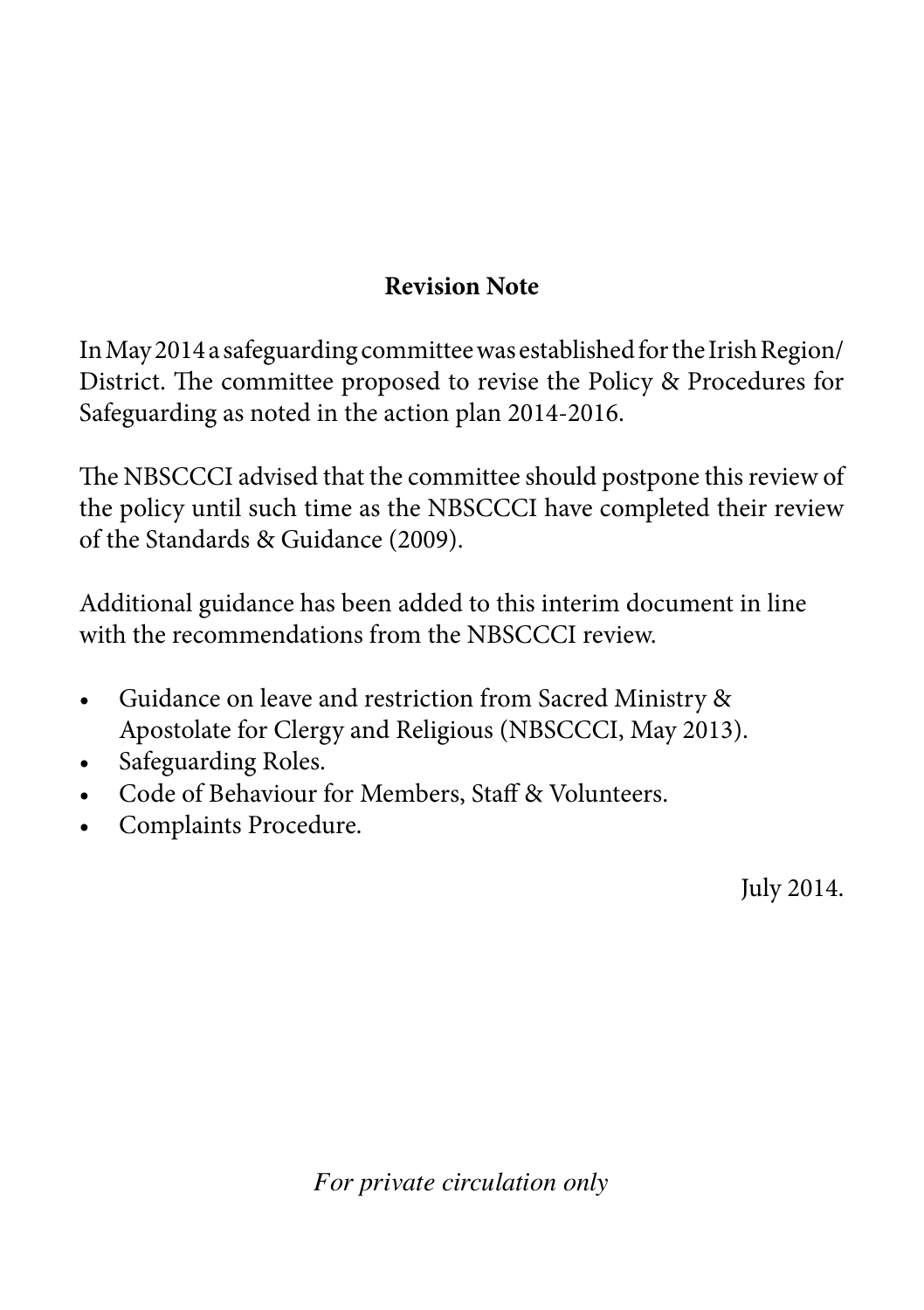# **Contents**

| A.        | Introduction                                                 | $\overline{2}$ |
|-----------|--------------------------------------------------------------|----------------|
| <b>B.</b> | Policy                                                       | 3              |
| C.        | General Guidelines for the Region of Ireland                 | $\overline{4}$ |
| D.        | Structures for implementation                                | 6              |
| Ε.        | Regional procedures for responding to an allegation          | 9              |
| F.        | Restoring the reputation of a member wrongly accused         | 16             |
| G.        | Review of Cases and Reports                                  | 16             |
| H.        | Healing for victims, their families and the parish community | 16             |
| I.        | Healing for the offender                                     | 17             |
| J.        | Recognising Child Abuse                                      | 18             |
| K.        | Confidentiality                                              | 21             |
| L.        | <b>Best Practice</b>                                         | 22             |
| M.        | Storage of Safeguarding Data                                 | 23             |
| N.        | <b>Employees and Volunteers</b>                              | 24             |
| O.        | Summary of Procedures for safeguarding children              | 25             |
| P.        | Guidance on leave and restriction from ministry              | 26             |
| Q.        | <b>Safeguarding Roles</b>                                    | 27             |
| R.        | Code of Behaviour for members, staff & volunteers            | 31             |
| S.        | <b>Complaints Procedure</b>                                  | 34             |
| T.        | Approval                                                     | 36             |
|           | Glossary                                                     |                |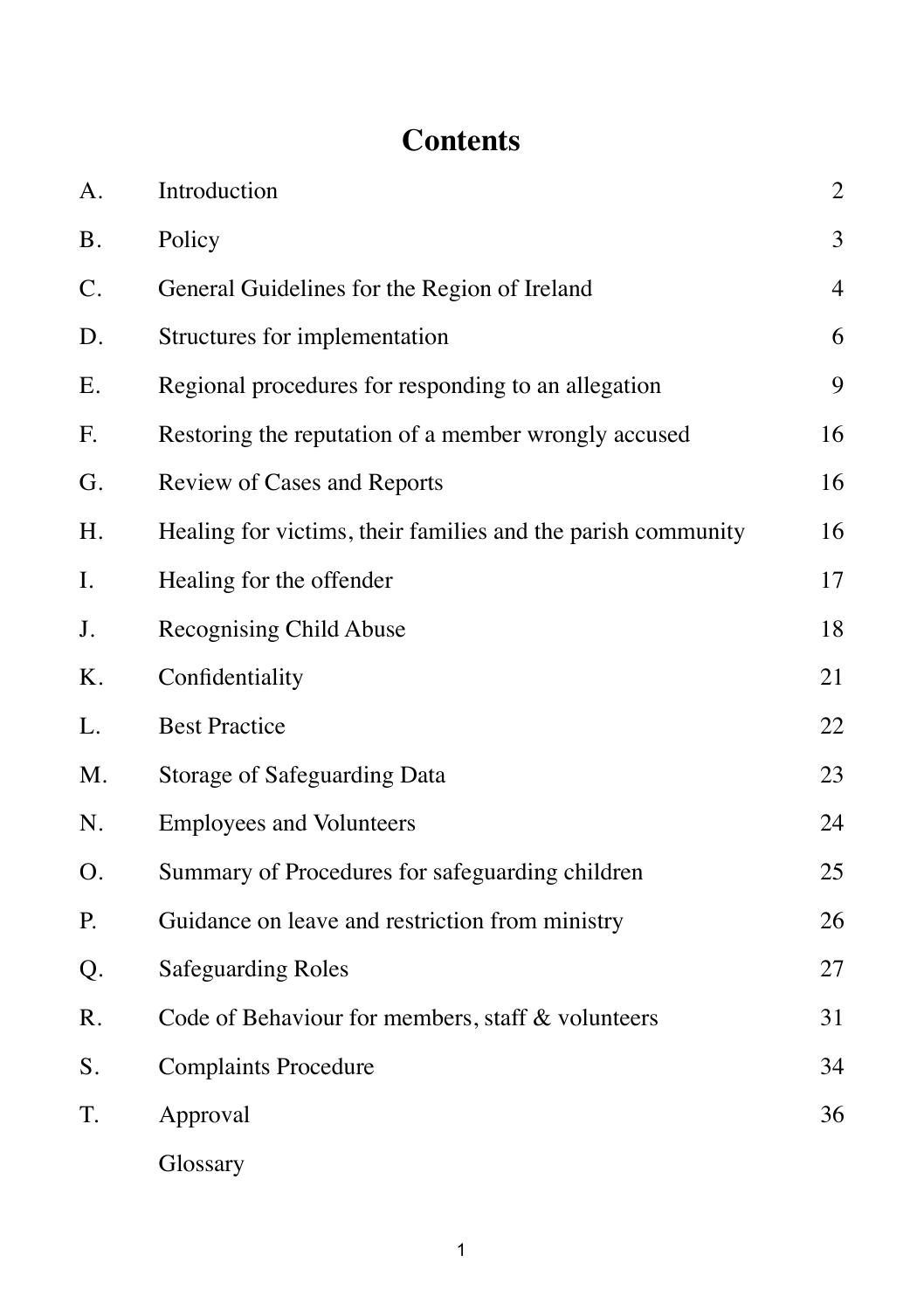# **A. Introduction**

Each child is cherished and affirmed as a gift from God with an inherent right to dignity of life and bodily integrity which shall be respected, nurtured and protected by all. We have a duty of care and must ensure that we create safe and positive environments for children. We have an obligation to ensure that the fundamental rights of children are respected and defended. These rights are enshrined in Gospel values, in international law and domestic law.

St Patrick's Missionary Society is committed to protecting and promoting children's rights. It is the responsibility of every member of the Society to uphold the law and adhere to Gospel values by respecting the dignity and rights of all children, young people and vulnerable adults, and to work together to ensure their safety and well being.

The abuse of children is reprehensible behaviour directed at the most vulnerable members of society. When abuse is perpetrated by anyone, but especially by a priest, it has to be viewed with the gravest concern and demands immediate action. St Patrick's Missionary Society regards any incidence of child abuse perpetrated by one of its members as criminal behaviour and a betrayal of trust of the gravest kind. Every decision and action taken in response to suspicions or allegations of child abuse must give paramount priority to the welfare of children.

The following is the Society policy to be implemented in all regions and the Directives for responding effectively to complaints of child sexual abuse against a member of the Society resident in the Region of Ireland on a temporary or permanent basis. All members of the Society, our employees, volunteers and those working in association with the Society are required to comply with this policy. A review of the policy and its implementation will be conducted at regular intervals no more than three years apart.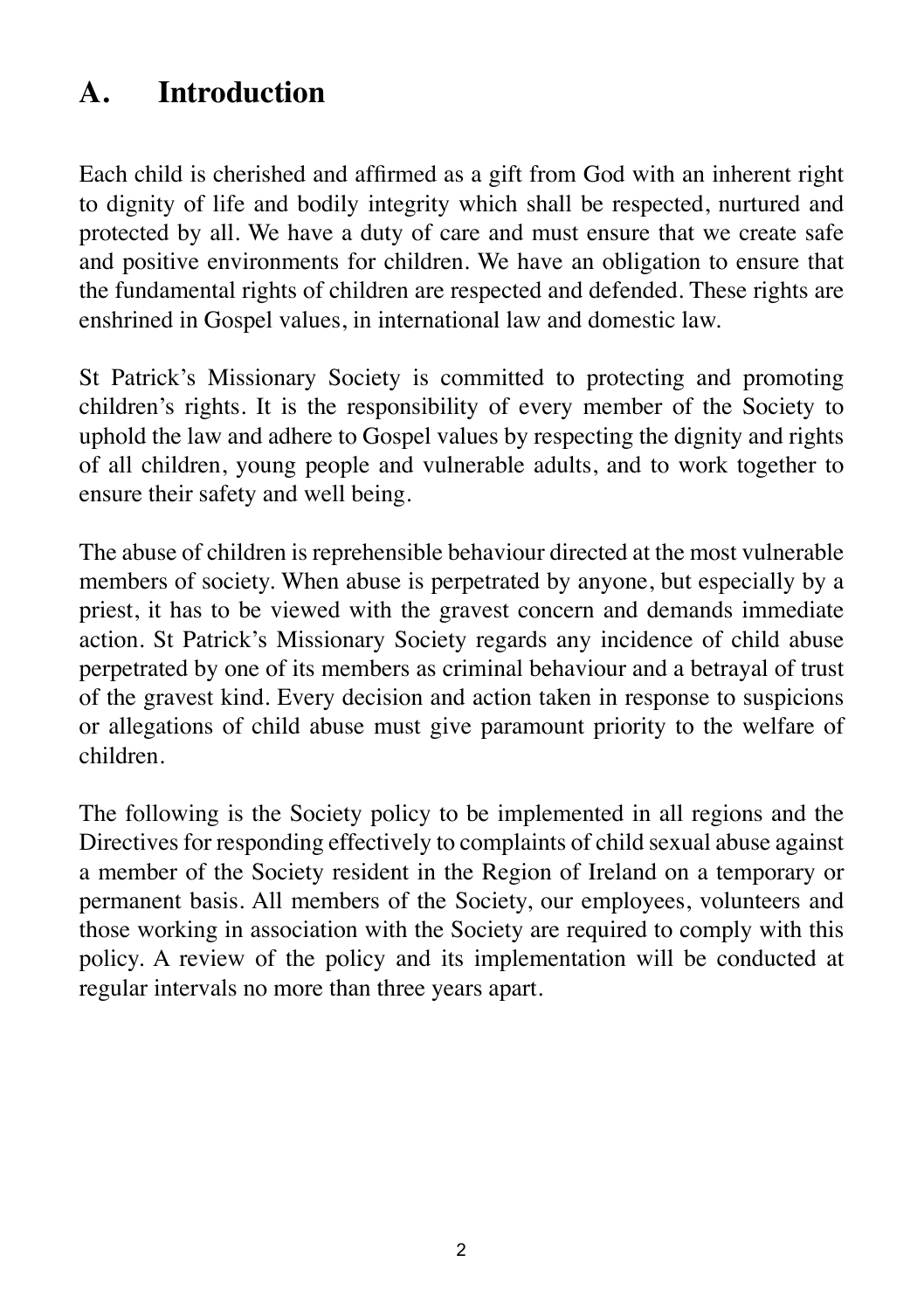# **B. Policy**

- 1. The safety and welfare of children should be the first and paramount consideration following an allegation of child abuse.
- 2. The Society commits itself to the pastoral care of victims and other persons harmed, including the member who has offended.
- 3. The policy commits St. Patrick's Missionary Society to make every effort to prevent such abuse by any of its members. Regional directives prescribe the norms to be followed in each Region for the prevention of child abuse, for the investigation of allegations, and the action to be taken to provide pastoral care and justice to the victim, the accused, and any other persons or entities damaged by a member's misconduct or abuse.
- 4. A prompt response will be given to all allegations of child abuse.
- 5. The investigation will be conducted with respect for as much confidentiality as is possible under the law.
- 6. The complainant will be reassured that the Society must act in accordance with the law and not in a way which will prejudice the process of the law.
- 7. Allegations of abuse by members will be investigated independently and there will be no cover-up or shielding of offenders.
- 8. The Society will comply with all civil and ecclesiastical reporting requirements related to child abuse.
- 9. A member who admits abuse of a minor or who has been found to have abused will be removed from ministries where he might come into contact with minors and will not be returned to such ministries.
- 10. While these directives are designed to respond to allegations of child abuse against members of the Society the same or similar procedures will be followed in the case of an allegation against a Society employee, volunteer or person working in association with the Society.
- 11. The Society will ensure that all child protection personnel in the Society have adequate training.
- 12. The principles and policies of child protection will be an essential part of the curriculum in our houses of Student Formation.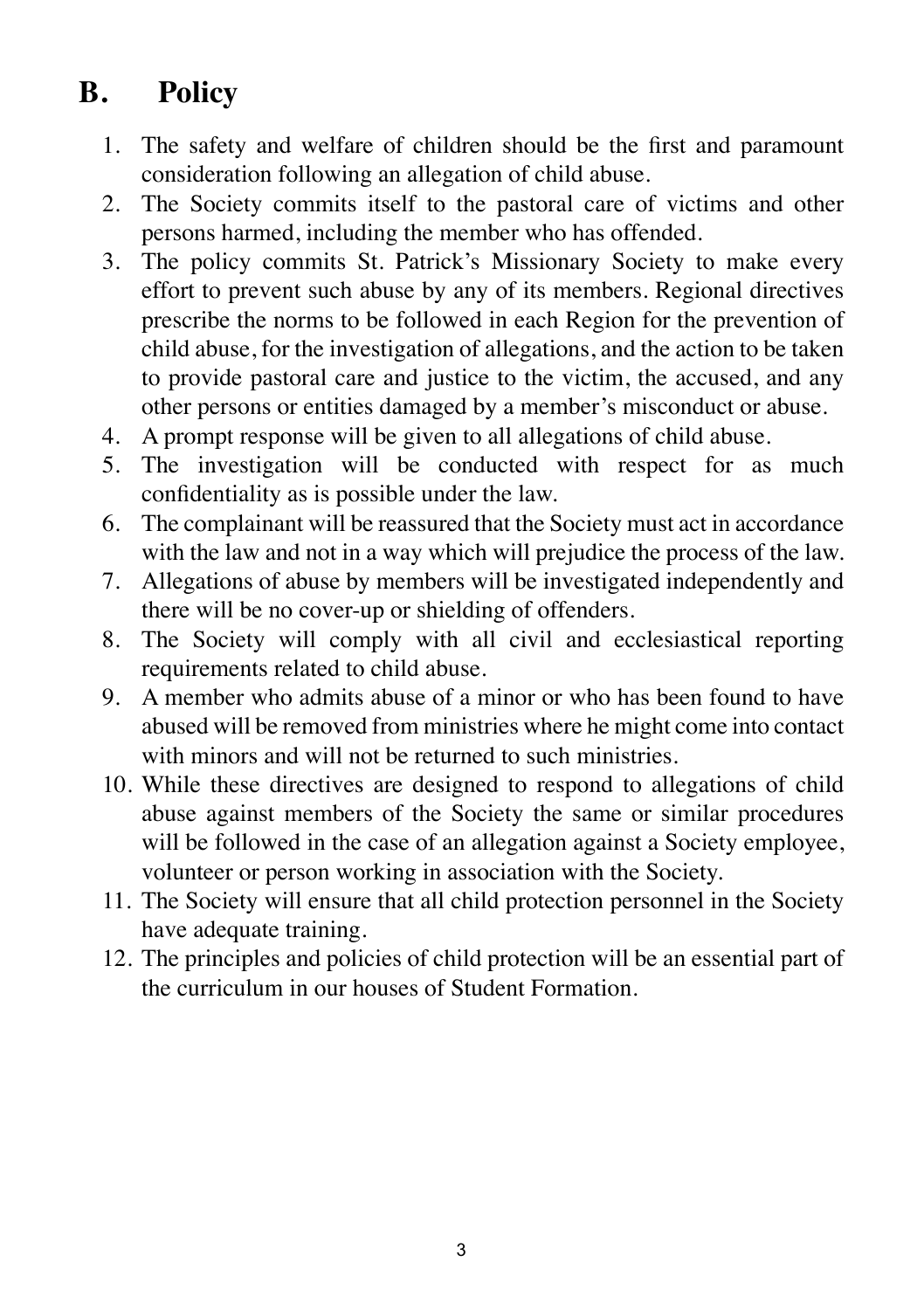# **C. General Guidelines for the Region of Ireland**

- C.1 Non-Society Members<br>C.2 Society Members
- C.2 Society Members<br>C.3 The Investigation
- The Investigation
- C.4 Pastoral care of those who have been harmed<br> $C<sub>5</sub>$  Removal from ministries
- C.5 Removal from ministries<br>C.6 Information to all member
- Information to all members of the Region.

The Region of Ireland has signed up to the Standards and Guidance Document for the Catholic Church in Ireland, "Safeguarding Children" and considers itself bound by all its norms and recommendations with regard to its members and activities on the island of Ireland.

#### **C.1 Non-Society Members**

When a member of the Society resident permanently or temporarily in Ireland receives a complaint or allegation of child abuse against a non-Society member, he must report this to the relevant authorities. When the member has reasonable grounds to believe that abuse is taking place or has taken place he must also report this.

#### **C.2 Society Members**

When the allegation or suspicion is against a Society member, the "Policy and Procedures for Safeguarding Children in the Region of Ireland" prescribes the norms to be followed for the prevention of further abuse, for the investigation of allegations, and the action to be taken to provide pastoral care and justice to the victim, the accused, and any other persons or entities damaged. A prompt response will be given to all allegations of child abuse and an immediate investigation undertaken.

#### **C.3 The Investigation**

The Society will comply with all civil reporting requirements related to child abuse. The complaint will be reported as soon as possible after it is received so that any investigation by the authorities of the State can be undertaken without delay. Meanwhile, the Society investigation will endeavour to uncover the truth of the allegations of abuse made against the member and there will be no shielding of offenders. The investigation will be conducted with appropriate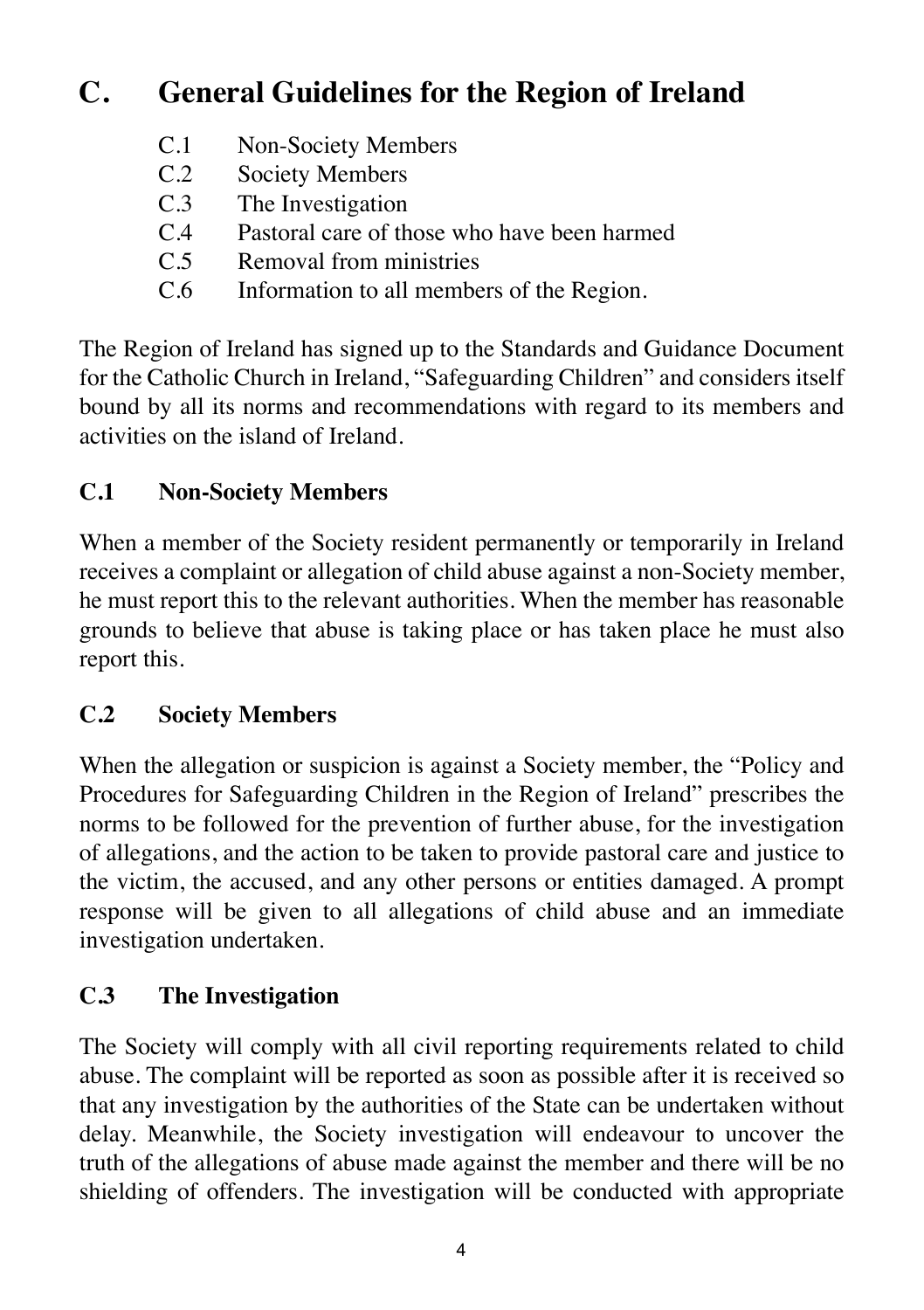confidentiality. The complainant will be reassured that the Society must act in accordance with the law and avoid anything which will prejudice the process of the law.

#### **C.4 Pastoral care of those who have been harmed**

The Society commits itself to the pastoral care of victims and other persons harmed and will ensure that every effort is made to bring healing to those who are harmed by the abuse committed by a member of the Society.

#### **C.5 Removal from ministries**

When a member admits the abuse of a child or when there are sufficient grounds to believe that he has engaged in such abuse, he will be removed from all ministries where he might come into contact with children or young people and will not be returned to them. The Society will ensure that the member who has abused will receive the necessary therapeutic help.

#### **C.6 Information to all members of the Region**

While Society members are encouraged to inform themselves adequately on all aspects of safeguarding children, it is essential that all members in Ireland are fully aware of the "Policy and Procedures for Safeguarding Children in the Region of Ireland". The policy and related issues will be highlighted at Regional assemblies and other such meetings.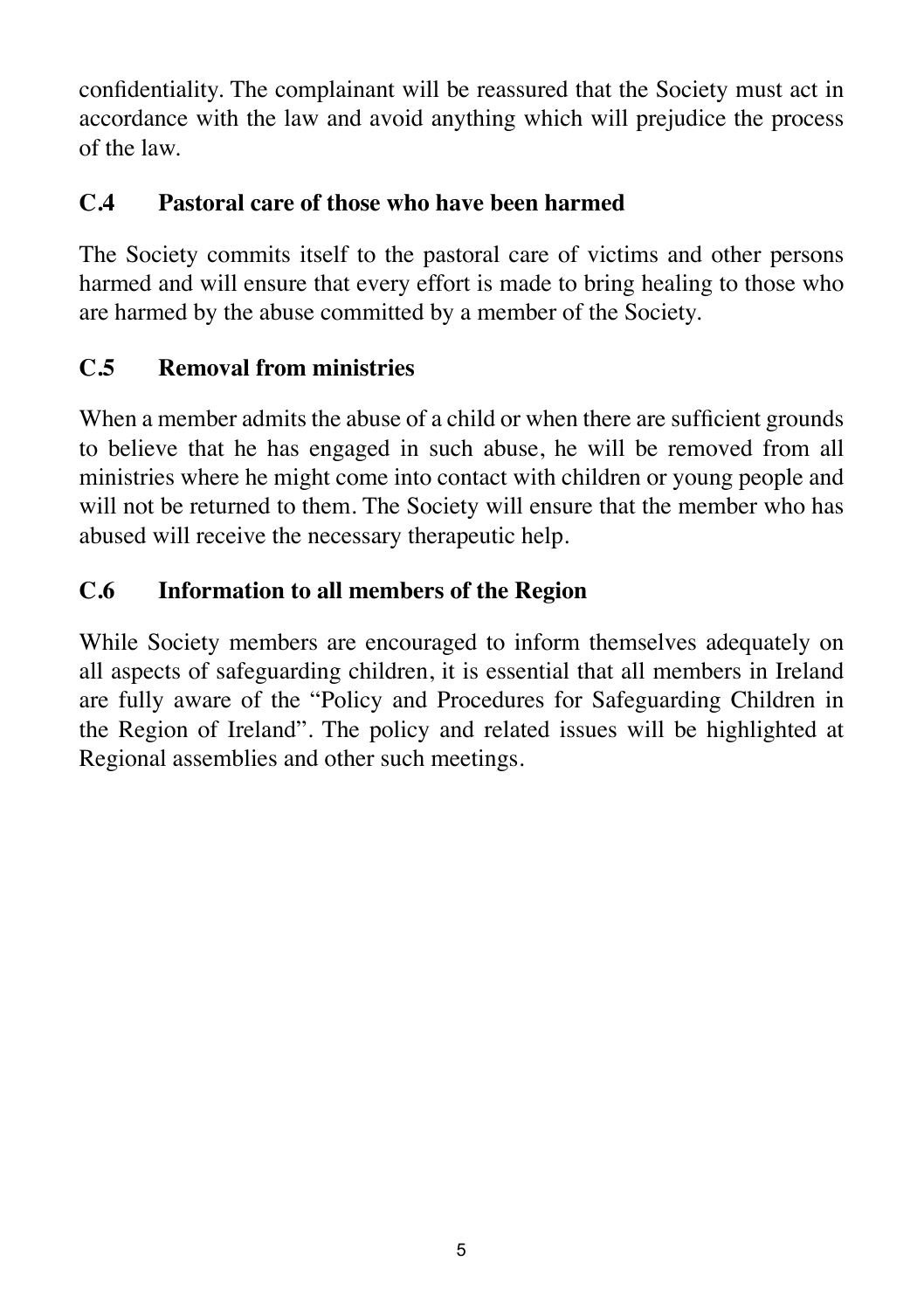# **D. Structures of Implementation – Region of Ireland**



#### **D.1 The Society Leader**

The Society Leader has ultimate responsibility for Society policy and procedures and their implementation and is assisted by a Child Protection Coordinator who is usually a member of his Council.

#### **D.2 The Regional Leader**

The Regional Leader is responsible for the implementation of Society policy within the Region of Ireland. To assist him in discharging this responsibility he appoints a Designated Officer, a Deputy Designated Officer, an Advisory Committee, a Support Person, an Advisor and a Media Relations Person.

#### **D.3 The Designated Officer**

The Designated Officer will ensure the implementation throughout the Region of Ireland of the "Policy and Procedures for Safeguarding Children in the Region of Ireland". He will be fully informed of all allegations of child abuse in the Region and will work closely with Regional Leadership, when it emerges that there are substantial grounds to believe that abuse has taken place.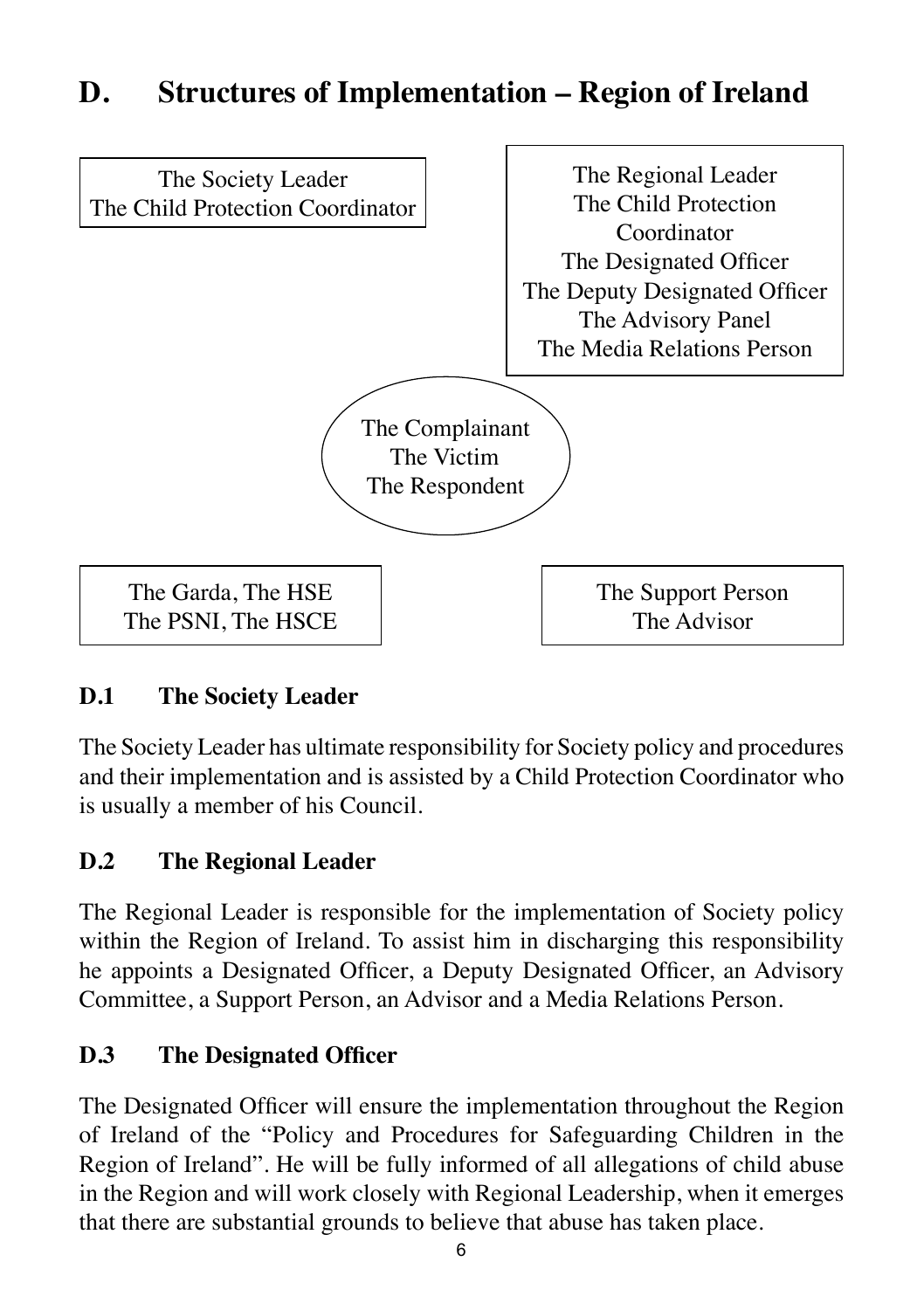#### **D.4 The Designated Officer**

The Designated Officer is responsible for overseeing and implementing the "Policy and Procedures for Safeguarding Children in the Region of Ireland" and having such additional responsibilities as may be required. In particular he will:

- Respond as soon as possible whenever a complaint of child abuse against a member of the Society is received;
- Ensure that the child protection policy and procedures are implemented when a complaint of child abuse is made against a member of the Society or is disclosed by the member who has abused;
- Be responsible for ensuring that every complaint is recorded and carefully examined so that all civil, pastoral, legal and canonical obligations may be identified and acted upon at the earliest opportunity;
- Be responsible for the co-ordination of the response of the Society to the complaint;
- Liaise with the civil authorities in the local area and be familiar with their working arrangements in the investigation of complaints of child abuse;
- Be familiar with "Safeguarding Children" and with other documents issuing from the National Board for Safeguarding Children.
- Be conversant with the counselling and therapeutic facilities available to victims of child abuse;
- Be familiar with the assessment and treatment facilities available to people accused of child abuse;
- Be aware of the consequences of the disclosure of abuse on the families of the victim and those of the accused;
- Promote awareness and understanding of child abuse among the members of the Society in the Region of Ireland.

#### **D.5 The Deputy Designated Officer**

The Deputy Designated Officer is appointed by the Regional Leader. He assists the Designated Officer but he assumes the duties and functions of the Officer in the latter's absence or incapacity or for any other sufficient reason.

#### **D.6 The Advisory Panel**

The Advisory Panel is available to offer advice on a confidential basis. The members may do this collectively and/or in their respective disciplines, when required. The Advisory Panel includes lay people with qualities and expertise relevant to the issue of child abuse. The members of the panel include a child-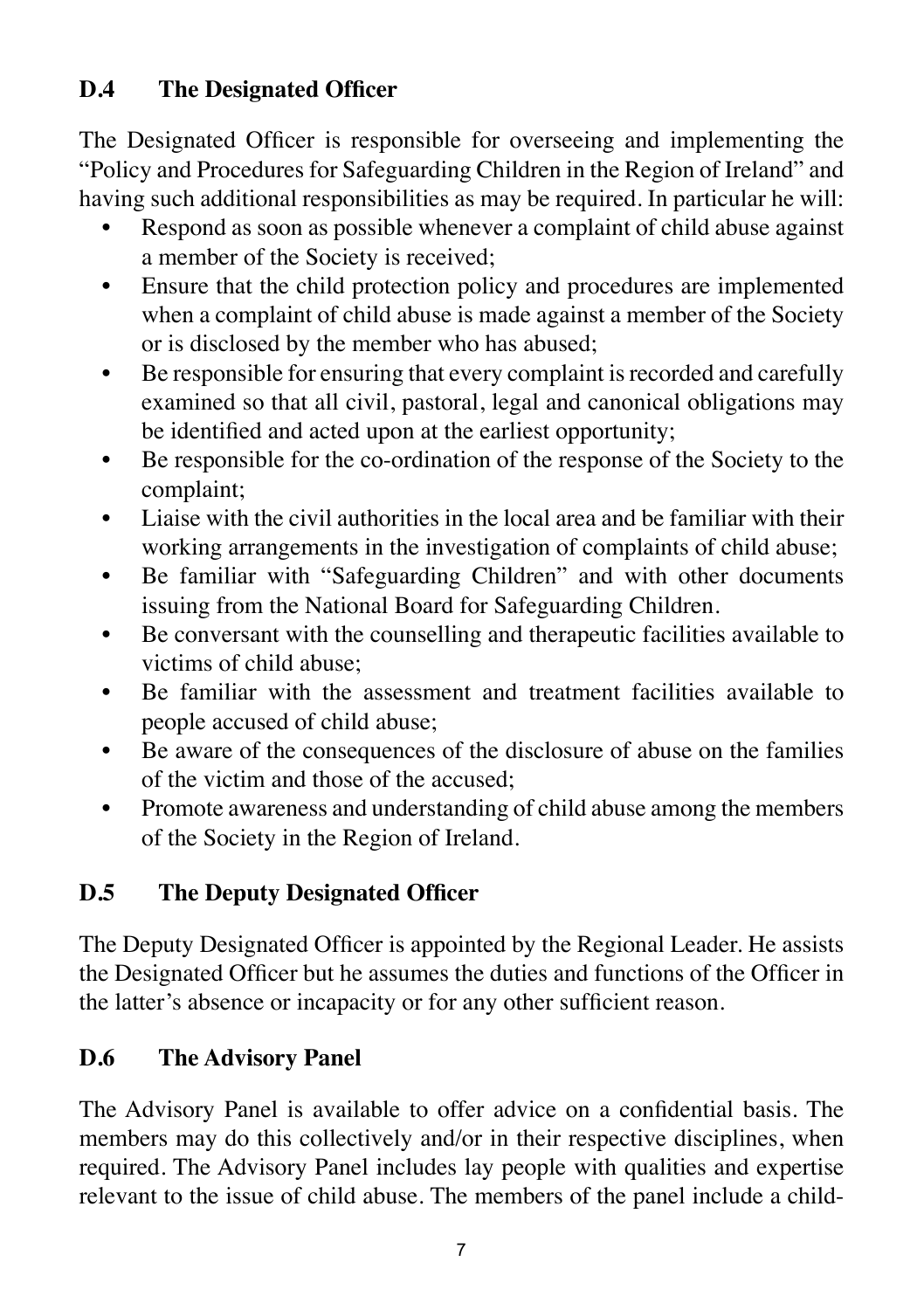care professional, a canon lawyer and a civil lawyer. The Advisory Panel meets at the request of the Regional Leader as often as is necessary. The Designated Officer may ask the Regional Leader to convene a meeting if he needs the advice of the panel.

#### **D.7 Support Persons**

Support Persons are appointed by the Regional leader to be available to those who allege that they have suffered abuse and to their families. The person making the allegation will be offered a choice between a male or female Support Person. He/She is available to assist the adult or child who has made the allegation of child abuse; to facilitate them in gaining access to information and to represent their concerns on an ongoing basis.

#### **D.8 The Advisor**

The Advisor is available to the accused Society member. The Advisor will have regard to all pastoral, legal and therapeutic issues arising for the accused.

#### **D.9 The Media Relations Person**

The Media Relations Person will be the only person to respond on behalf of the Region of Ireland to media enquiries. The media response must take fully into account the protection of the right of victims to privacy and the protection of the rights of the accused. Relations with the media will be based on the following principles: the public has a right to information of a general nature; the accused has a right to a presumption of innocence; the alleged victim and his/her family have a right to maximum privacy; the State may institute proceedings which must not be jeopardised by prejudicial disclosure.

All of the above appointments will be for a three year period. Those involved in this work will be given the necessary training and assistance appropriate to their roles.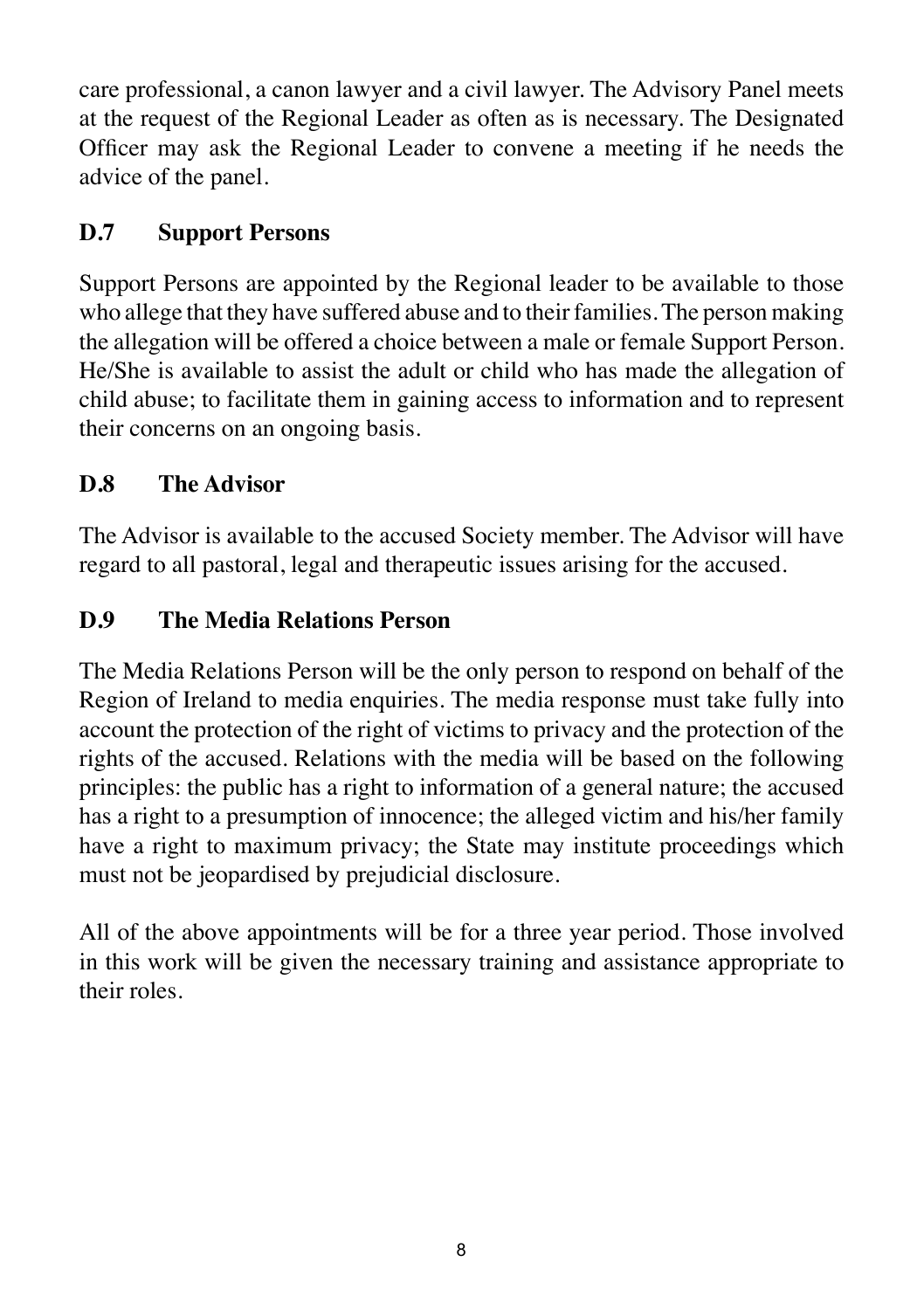# **E. Regional Procedures for Responding to an Allegation of Child Abuse**

- E.1 How a complaint is received
- E.2 Meeting between the Designated Officer and the Complainant<br>E.3 The Designated Officer
- The Designated Officer
- E.4 The Regional Leader<br>E.5 The Advisor
- The Advisor
- E.6 Meeting between the Designated Officer and the Accused
- E.7 The Report of the Designated Officer
- E.8 Response of the Regional Leader to the Report
- E.9 Subsequent Action<br>E.10 Appropriate restrict
- Appropriate restrictions on the ministry of the respondent

#### **Summary**

- 1. The intention to make a complaint is communicated to the Society.
- 2. The Designated Officer is notified of the complaint.
- 3. The Regional Leader appoints a Support Person to the alleged victim and an Advisor to the respondent
- 4. The Designated Officer (accompanied) meets the complainant and records the complaint.
- 5. The Designated Officer informs various parties of the outcome.
- 6. The Regional Leader meets the respondent in the company of the Advisor and informs him that a complaint has been received relating to him. The respondent is then invited to meet with the Designated Officer who will outline the details of the complaint.
- 7. The Advisor meets with the respondent.
- 8. The Designated Officer meets the respondent.
- 9. The Designated Officer gives his report to the Regional Leader.
- 10. The Regional Leader in consultation with the Society Leader decides on subsequent action relating to the safeguarding of children and appropriate restrictions of the ministry of the respondent.

The following procedures which apply to the Region of Ireland are in harmony with the Society policy as set out in "Policies and Procedures for Safeguarding Children" and with the policy of the National Board for Safeguarding Children as contained in the document "Safeguarding Children".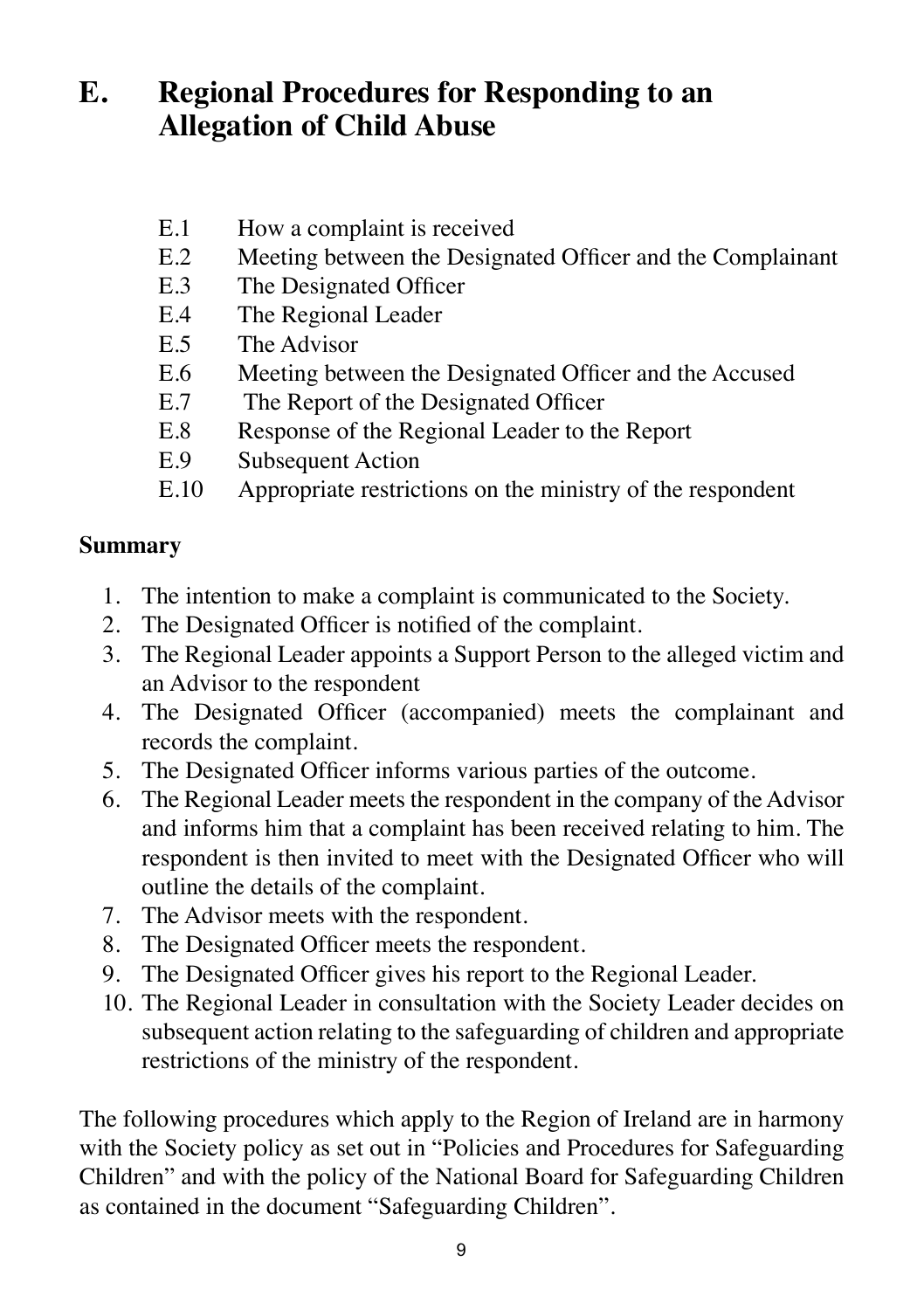Allegations of child abuse perpetrated by a member of St. Patrick's Missionary Society resident in the Region either permanently or on a temporary basis will be referred immediately to the Designated Officer, who will implement the Regional procedures. In the event that the Regional Leader is not already aware of the allegation, he will be informed immediately by the Designated Officer. The latter will also inform the Society Child Protection Coordinator.

If the allegation is against the Regional Leader or the Designated Officer, the person accused will stand aside and his immediate subordinate will assume the responsibilities of his office until the matter is resolved.

#### **E.1. How a complaint is received**

The responsibility for dealing with allegations of child abuse rests with the Designated Officer. All persons who wish to bring such a complaint should be directed to him or to the Regional Leader.

When a Society member (other than the Designated Officer) is first contacted by a person making a complaint of child sexual abuse against a member of the Society he should:

- listen carefully to the complainant;
- explain the procedure the Society has put in place for dealing with complaints, including the Society policy of complying with all civil reporting requirements;
- offer to accompany the person in bringing the complaint to the Designated Officer;
- avoid totally making any negative comments about the accused person;
- make a written record of what the complainant has alleged, ensure that the name and contact details of the complainant are correct. Give this report to the Designated Officer.

It should be borne in mind that the complainant may feel he/she has taken a huge risk in disclosing the abuse. Complaints should be received in a manner that demonstrates both compassion and concern for justice.

The Designated Officer will not interview a child unless he is trained to do so. If he lacks the necessary training, he will liaise with Health and Social Services/ An Garda Siochana / PSNI. The child should be accompanied at the interview by one or both parents or by another responsible adult.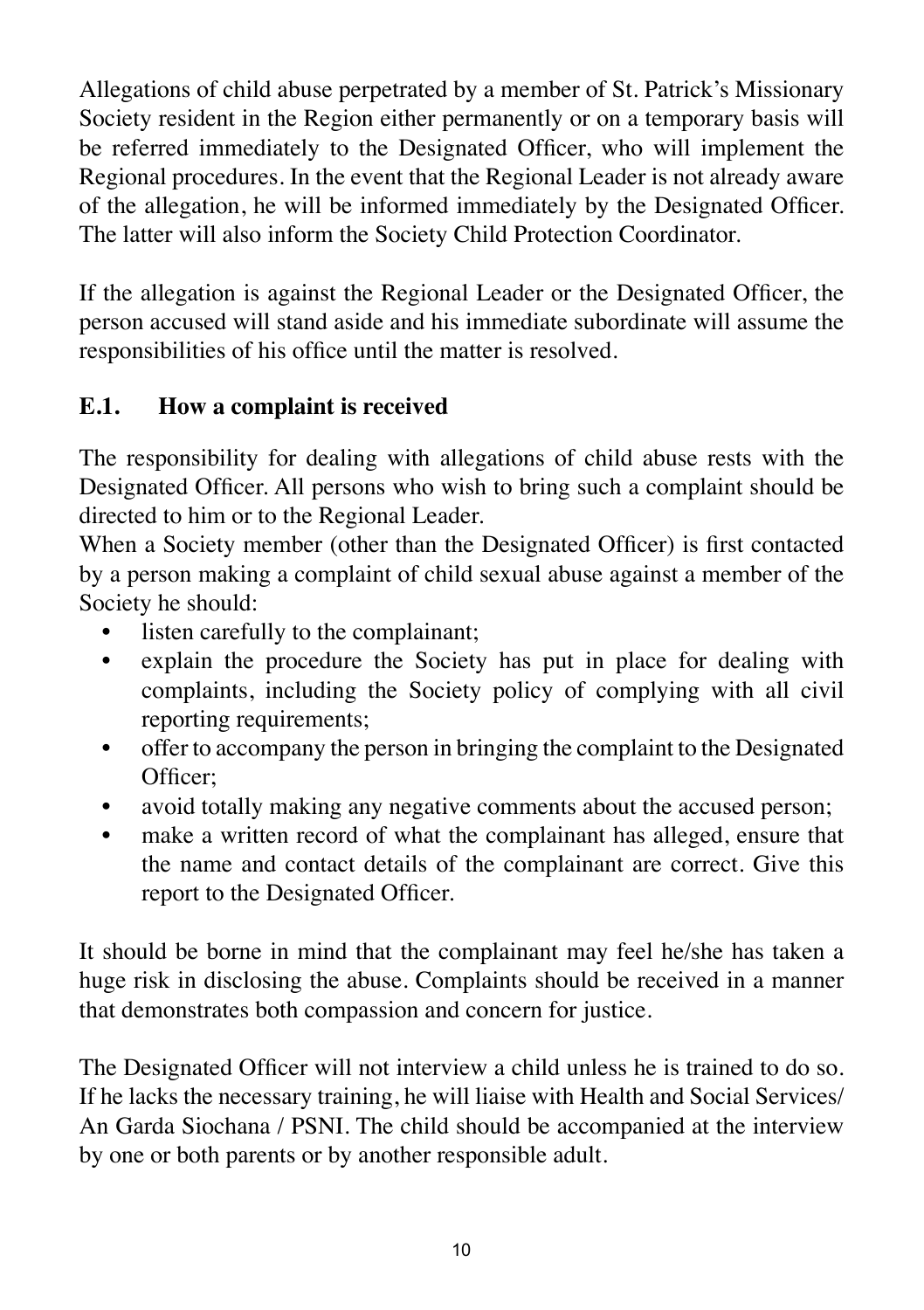#### **E.2 Meeting between the Designated Officer and the Complainant**

The Designated Officer should be accompanied to the meeting with the complainant by his Deputy or by another person nominated by the Regional Leader. The complainant should be invited to bring someone to the meeting. The Designated Officer will:

- assure the person making the complaint that the Society has a policy on child abuse and that the policy is being implemented;
- listen carefully to the complainant and inform the complainant of the seriousness with which the Society views any allegation of child abuse perpetrated by one of its members;
- assure the complainant of the sadness and regret of the Society for the alleged abuse and our desire to do what we can to support him/her at this time;
- inform the complainant of the Society policy to comply with all civil reporting requirements and encourage him/her to report the complaint to the statutory authorities.
- encourage confidentiality so that only those people who need to know will receive information about the complaint. Assure the complainant that the Society will observe confidentiality while making it clear that no guarantee of absolute confidentiality can be given;
- request the permission of the complainant to take notes during the meeting;
- ask the complainant to give an account of the wrongful acts alleged and their background and circumstances;
- record, carefully, what is said. It may be necessary to check some details with the complainant but as a general rule such interventions by the Designated Officer should be kept to a minimum;
- offer the complainant the opportunity to avail of professional counselling;
- inform the complainant that the Society is required by Canon Law to conduct an inquiry into the complaint.

If the complainant raises the matter of compensation he/she will be advised to seek legal advice and to request his/her solicitor to contact the Society solicitor. The future co-operation of the complainant will be sought in so far as it may be necessary. Care will be taken that such an enquiry will not interfere with or be prejudicial to the administration of justice in any criminal investigation or civil suit.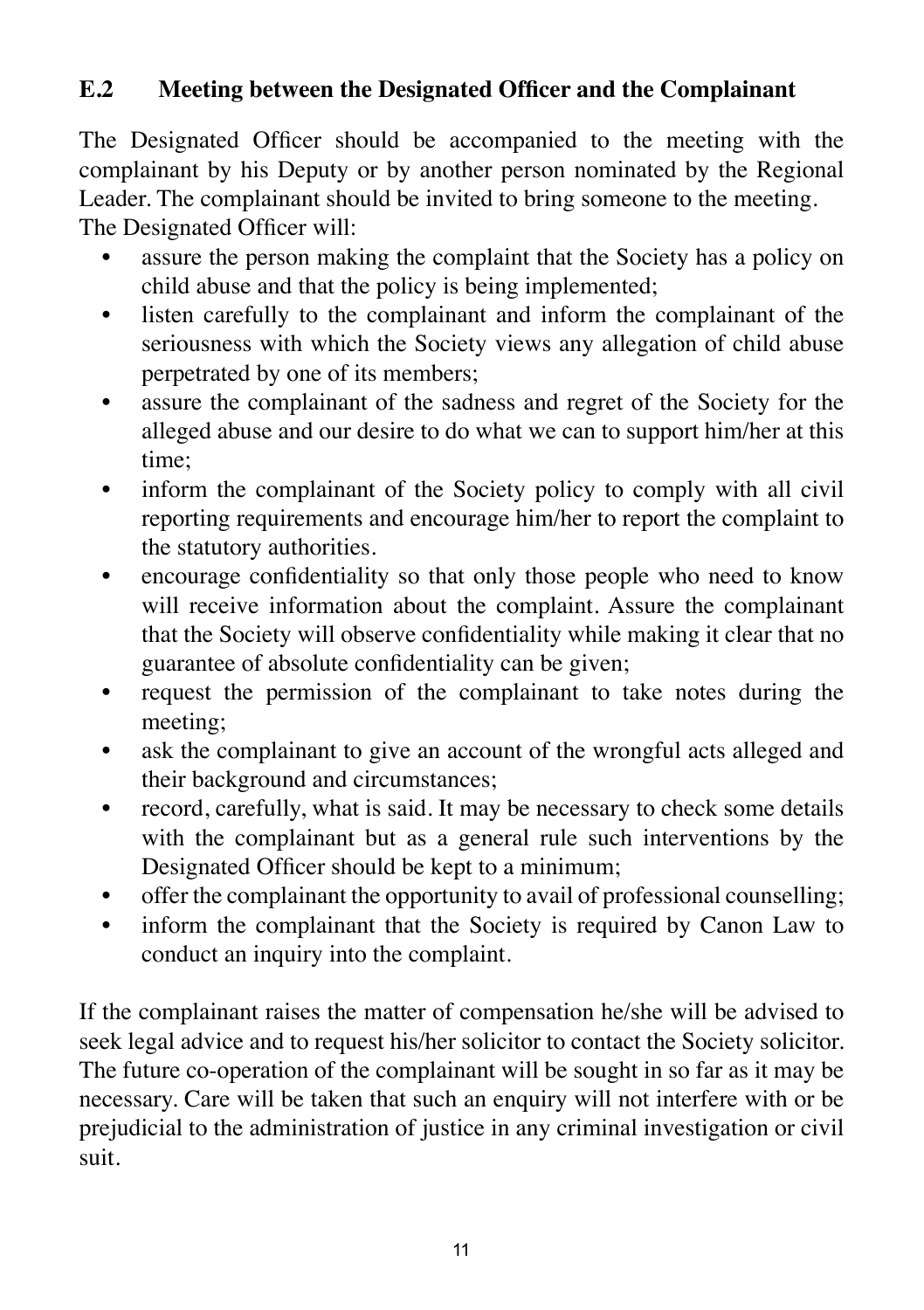#### **E.3 The Designated Officer will**

- inform the Regional Leader of the complaint (if he is not already aware);
- identify the present and previous appointments of the accused member;
- inform the Support Person, so that he/she can be on stand-by;
- inform the Advisor, so that he/she can be on stand-by;
- ensure that the Society reports the complaint to the relevant State bodies without delay;
- inform the Society Child Protection Coordinator of the complaint.
- inform the parents or guardians, in the event that the complainant is a child or young person, unless this would place the child at further risk.

In a situation where the complainant is not the victim, the Designated Officer may contact the victim, if he deems this appropriate. He may also contact relevant witnesses, to request as much information as possible, including names, addresses, dates, location, time and the nature of the alleged abuse.

#### **E.4 The Regional Leader will**

- meet the respondent and inform him that a complaint has been received and that it is being dealt with in accordance with Society procedures;
- request the respondent to meet the Designated Officer.
- explain the role of the Advisor, who is available to him.
- offer the respondent, the services of a Lawyer and a Canon Lawyer;
- offer counselling and spiritual support to the respondent.

A person against whom an allegation has been made should in natural justice be informed of the allegation as soon as possible. However, if there is any reason to believe that there is a risk of harm or intimidation to a child or undue interference with a police investigation, the passing-on of information may be delayed. In that case, the timing should be guided by the recommendation of the Designated Officer, who will be familiar with any criminal investigation that may be underway or planned.

#### **E.5 The Advisor will**

• be available when the respondent has met with the Regional Leader, to accompany him, if so requested, to the meeting with the Designated **Officer**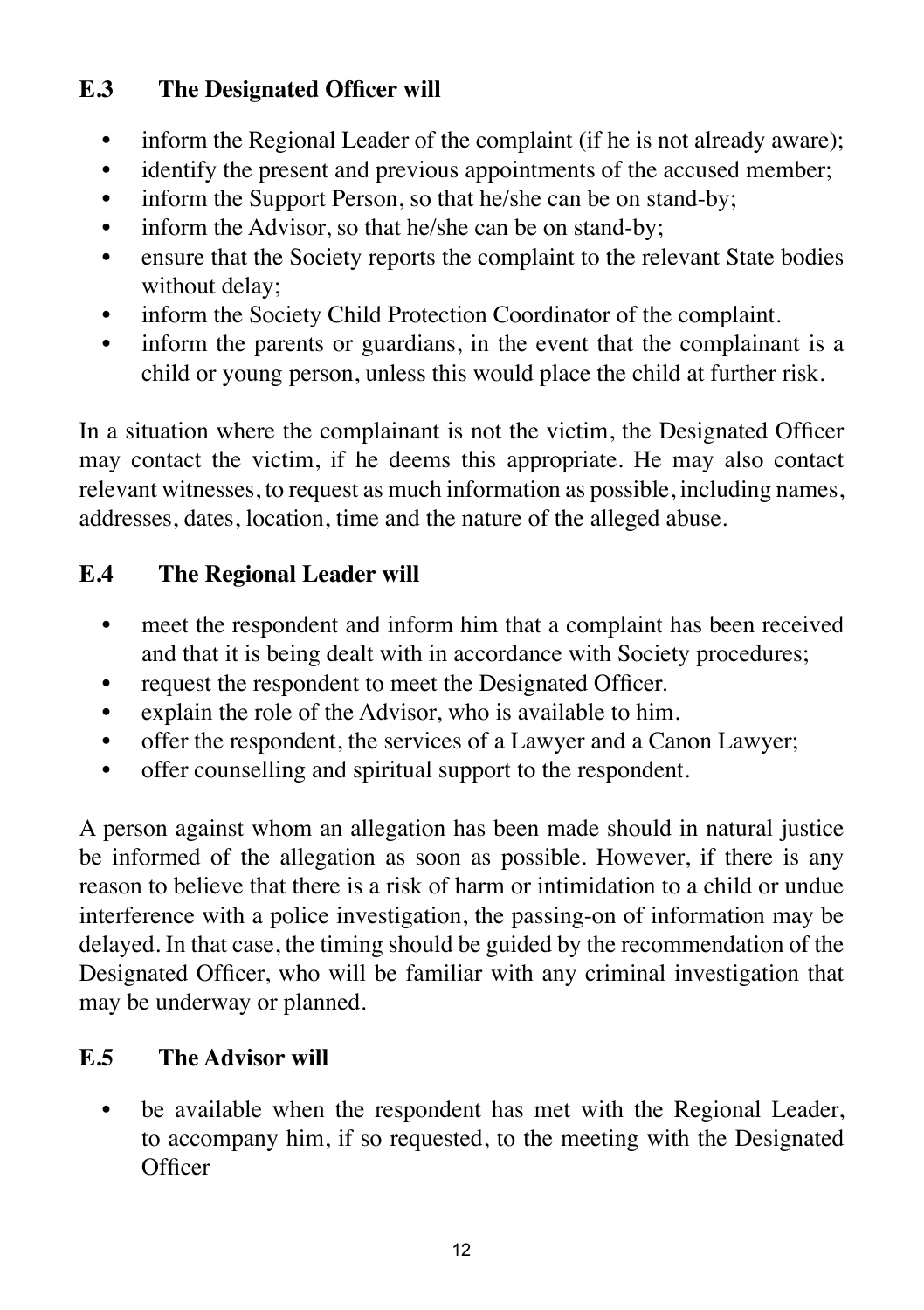- inform the respondent of his rights both in civil and canon law;
- assist the respondent in whatever way may be necessary.

#### **E.6 Meeting between the Designated Officer and the Accused**

If it is deemed appropriate the Designated Officer may be accompanied at this meeting. The Advisor will normally be present. The Designated Officer will inform the accused of the nature and detail of the complaint and the name of the complainant. He will go on to point out that:

- the matter is being enquired into in accordance with canon law;
- the respondent is not obliged, in law, to respond or to furnish evidence;
- any information given may be subject to the scrutiny of the civil authorities;
- the respondent is entitled to the assistance of civil and canonical legal advisers.

If the respondent wishes to speak freely with the Designated Officer, a careful note of the conversation should be taken by the Officer and checked with the respondent for accuracy.

If the respondent wishes to consult with civil and canonical advisors before responding, arrangements should be made for a further meeting that may be attended by such advisors.

The Designated Officer will discuss with the respondent the question of obtaining spiritual and therapeutic support. He may also discuss this with the Advisor.

#### **E.7 The Report of the Designated Officer**

The Designated Officer will, as soon as possible, make a report to the Regional Leader of the complaint made and the response of the accused member.

#### **E.8 Response of the Regional Leader to the Report**

The Regional Leader will consult the Support Person and the Advisor in order to afford an opportunity for any representation on behalf of either the complainant or the respondent to be made.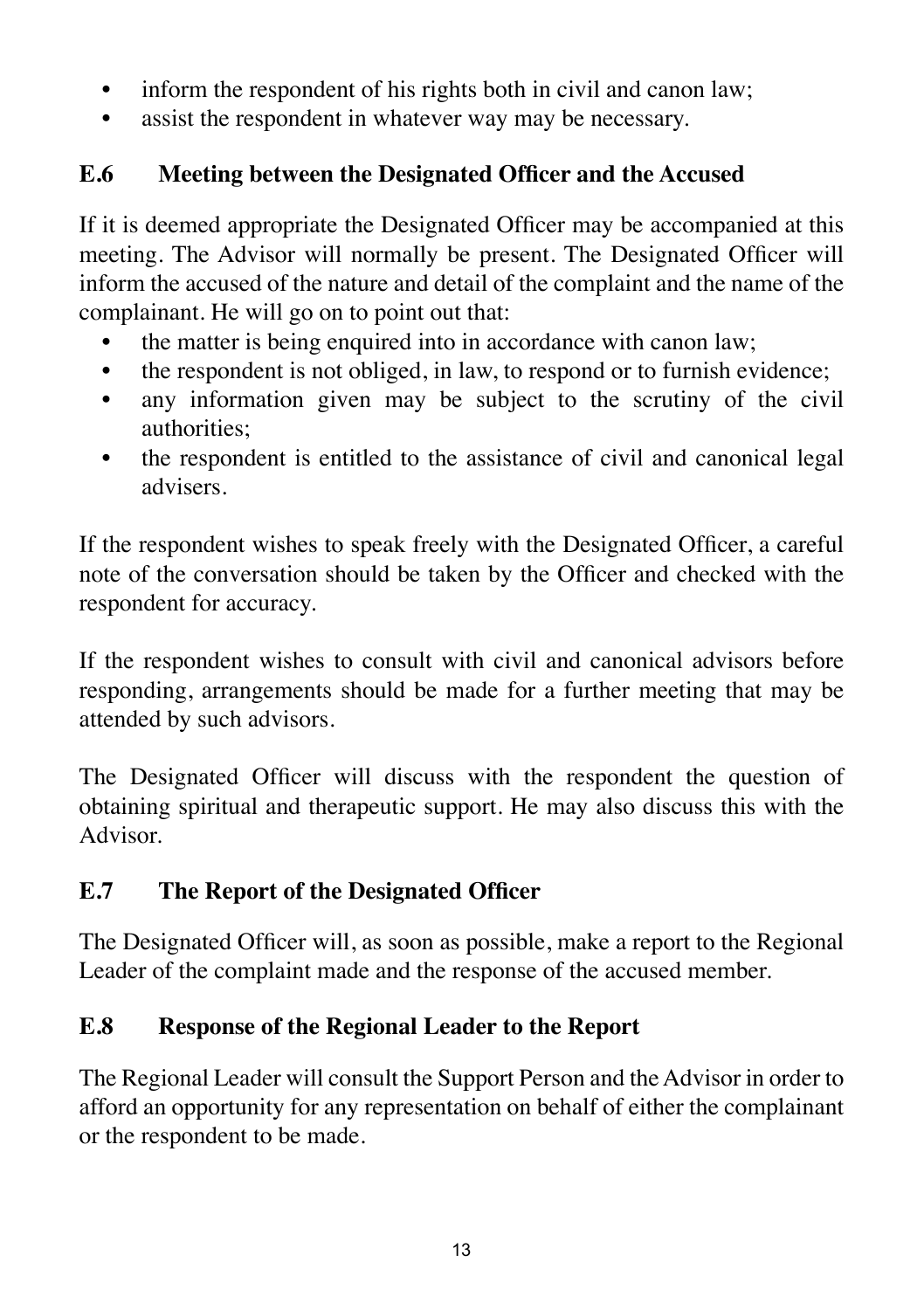The Regional Leader will then consider carefully:

- a. the complaint;
- b. whether a specialist professional evaluation of the respondent should be sought, including a risk assessment;
- c. the appropriateness of the accused priest/deacon/member continuing in his present pastoral assignment, while the complaint is being investigated, having regard to the paramount need to protect children. Leaving intact the right of an accused member to be in ministry, the Regional Leader can ask him to voluntarily refrain from the exercise of a particular ministry and from public ministry including the celebration of the mass and sacraments. If the accused member cannot be persuaded to step aside and there is a risk that he will abuse children or young people, his ministry will be immediately limited. Care will be taken that a decision by a priest or religious to take leave of absence from a ministry will not be construed as denoting guilt on his part.

The Regional Leader will also consider

- the appropriateness of providing help, if needed, to the person making a complaint and to his/her family;
- the needs of a parish or other community where the respondent has served;
- the needs of the wider community including the appropriateness and timing of any public statement.

The Regional Leader will consult with the Advisory Panel, either individually or collectively as he deems appropriate, in relation to all of the above matters. He will also liaise with the Society Child Protection Coordinator.

#### **E.9 Subsequent Action**

The Regional Leader, if there are substantial grounds to believe that the abuse has taken place, will

- immediately notify the Society Leader, detailing all information and giving his recommendations for seeking justice, healing the damage done and for preventing any recurrence;
- in consultation with the Society Leader, decide on subsequent action and inform the complainant, the alleged victim (if other than the complainant) and the respondent;
- notify the Church authorities concerned, the Bishop of the diocese where the abuse is alleged to have taken place and the Bishop of the diocese where the respondent resides and/or works;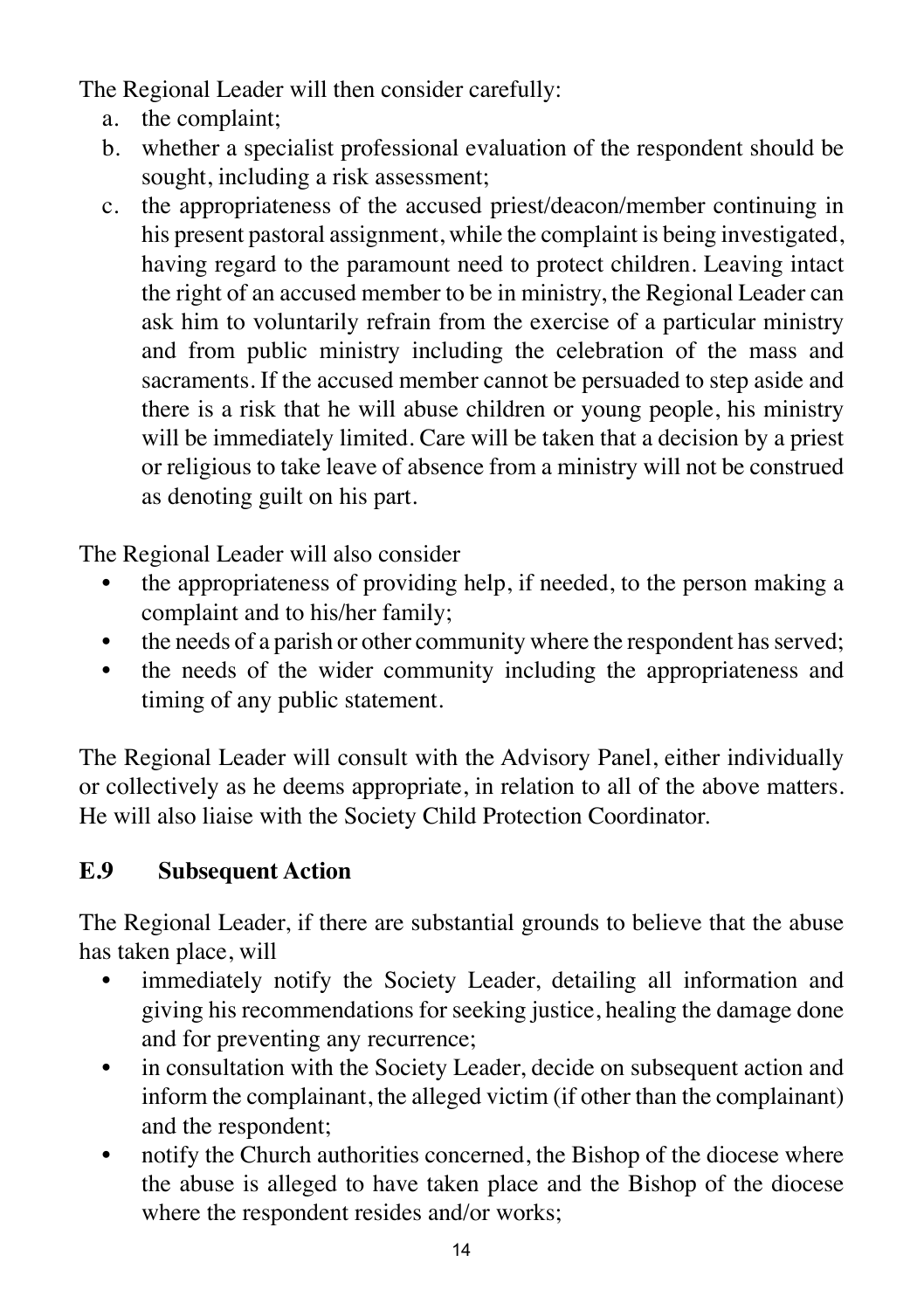- comply with all civil reporting requirements relating to child abuse;
- seek legal advice, where necessary.

The complainant (or her/his representative) and the respondent may each request, within a specified time of learning of the determination that the Regional Leader reconsider the determination that the allegation has or has not been substantiated. The party requesting reconsideration shall specify in detail the basis on which the request for reconsideration is made.

#### **E.10 Appropriate restrictions on the ministry of the respondent**

Once it is clear that a complaint, allegation or report is of sufficient concern that it requires investigation and notification to the relevant statutory authorities, the Regional Leader will ask the respondent to step aside from ministry.

When it is established that a member has offended, Canon Law indicates that before imposing ecclesiastical penalties, fraternal correction or reproof or other methods of pastoral care should first be attempted. (cf. Canon 1341)

The Society member found guilty of sexual misconduct with a child or young person will be permanently removed from all ecclesiastical ministries involving children or young people. The Regional Leader, in consultation with the Society Leader and his Council, will employ procedures to restrict his contact with children or young people.

Procedures restricting a member's contact with young people will be regularly reviewed. Reports on the review and signed agreements will be copied to the Designated Officer. If these means prove ineffective, Canon Law provides the Society Leader with a range of options which may ultimately result in the penalty of dismissal from the clerical state and from the Society.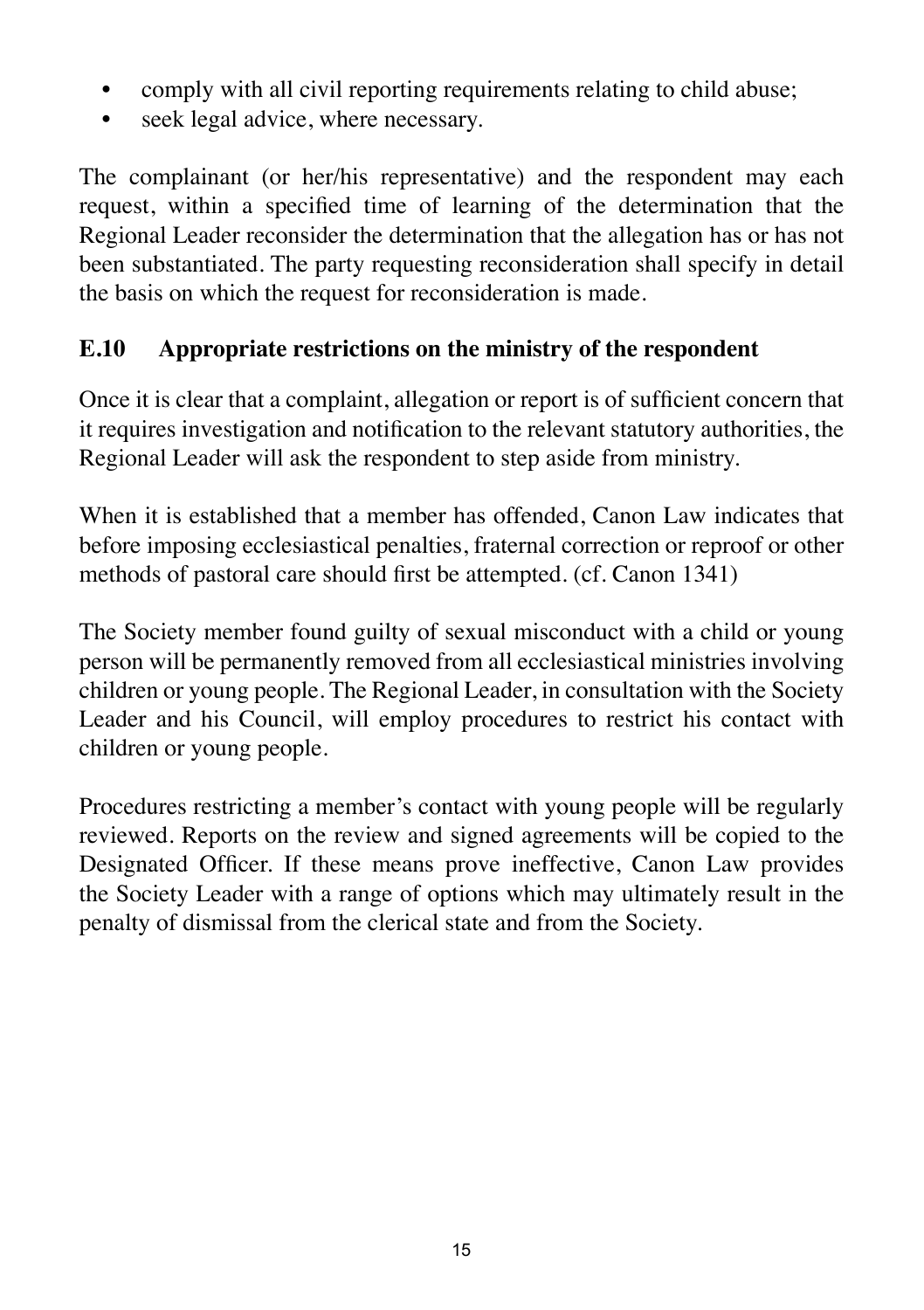# **F. Restoring the reputation of a member wrongly accused**

If the civil authorities decide not to prosecute and the Regional Leader, in consultation with the Society Child Protection Coordinator, is satisfied after consideration of the facts and circumstances of the complaint that the member has been wrongly accused, appropriate steps will be taken to restore the good name of the member with those among whom it has been called into question, and to repair such harm and scandal as has been caused.

# **G. Review of cases and Reports**

Where a member has been accused of child sexual abuse and it has not been established that the accusation is false, the Regional Leader in consultation with the Society Leader will review this case on a regular basis, to ensure that all necessary action is being taken by the Society.

If the allegation is substantiated, a written report to that effect will be placed in the case file and in the personal file of the respondent. If the allegation is unsubstantiated, a written report to that effect will be placed in the case file and in the respondent's personal file.

# **H. Healing Process for Victims, their families and the Parish Community**

- H.1 Psychological and Spiritual Help
- H.2 Assistance to family and parish
- H.3 Out of court settlement

Throughout his ministry, Jesus reached out to those who were hurt or wounded in any way. We as a Society are called to continue this vital ministry. We must strive to ensure that those affected by child abuse are supported on the journey towards healing and reconciliation. The ultimate goal is healing for all. Members of the Society ought to show respect, compassion and openness to every person harmed by child abuse especially when this abuse is perpetrated by a member of the Society.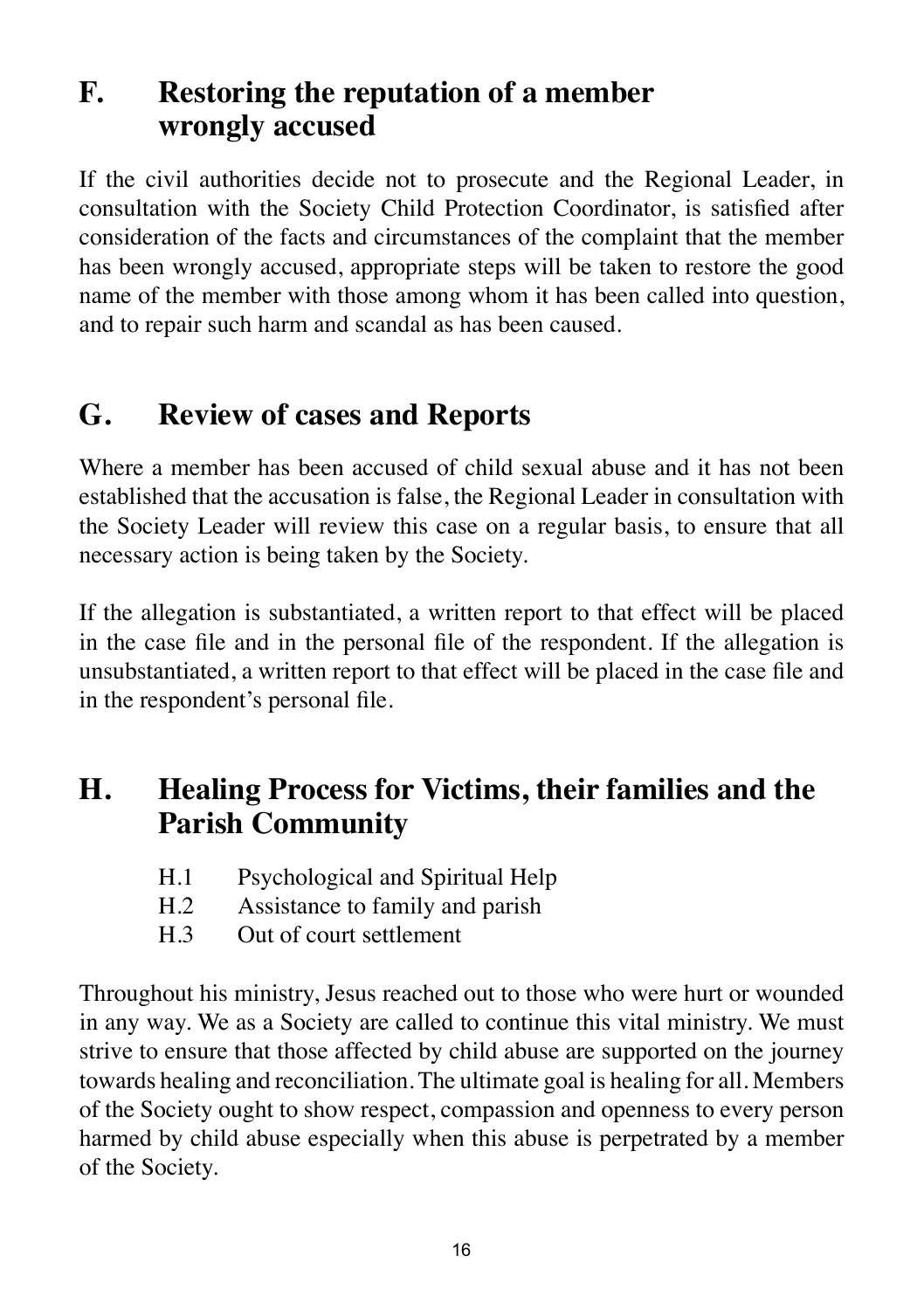#### **H.1 Psychological and Spiritual Help**

Child abuse committed by a minister of the Gospel usually causes significant psychological harm. The damage done can also be spiritual, sometimes rupturing the victim's relationship with God and with others. The Society will do its utmost to assist the victim in finding the necessary help through counselling, therapy or pastoral support.

#### **H.2 Assistance to family and parish**

Child abuse by a minister can also have strong repercussions on the family, the parish, or other entities. The Society recognises that the resulting grieving process is complex and that the process of healing can be a long one. The Society will collaborate with the appropriate authorities in the advancement of these processes.

#### **H.3 Out of court settlement**

In the event of litigation for financial compensation, every effort will be made to settle this in a fair and just way. In order not to cause further trauma to victims or their families, efforts will be made to settle out of court. No final financial settlement will be agreed without the approval of the Central Leadership Team.

# **I. Healing Process for Offenders**

- I.1 Therapy and Monitoring
- I.2 Diagnostic Information
- I.3 Disclosure of offender's past
- I.4 Pastoral support for families

#### **I.1 Therapy and monitoring.**

The Society will provide the necessary therapy for a member who has engaged in child sexual abuse. The Regional Leader or the Designated Officer will monitor the therapeutic process.

#### **I.2 Diagnostic Information**

The Society will provide the therapist or therapy centre with any information acquired in the course of the investigation that is deemed useful for the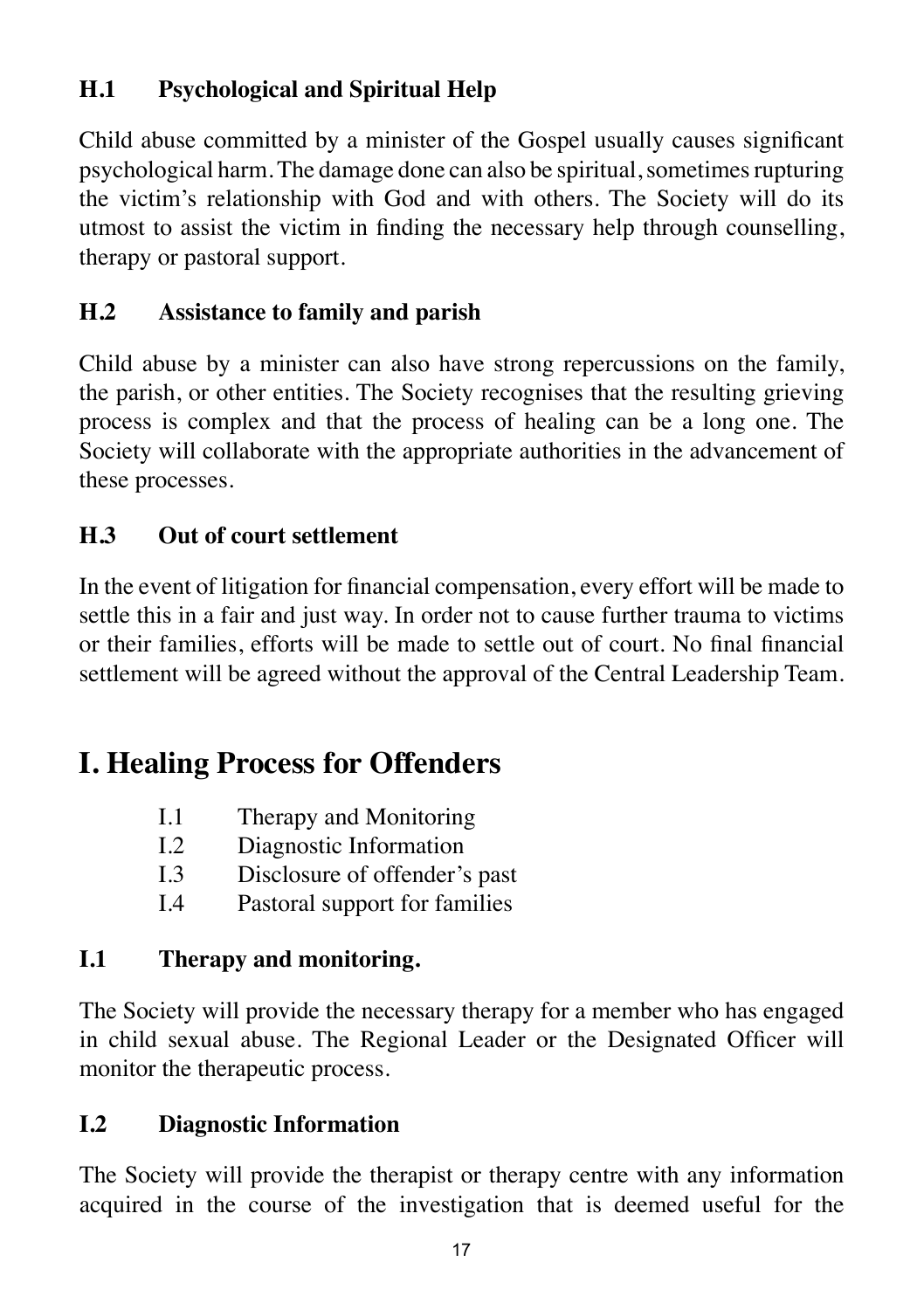therapeutic process. The Society member will provide the Regional Leader or the Designated Officer with authorisation for the release of necessary diagnostic information in his possession. The information released is limited to that which might be helpful for his healing. The authorisation is not a waiver of any statutory privilege of confidentiality. If the Society member undergoing therapy is doing so on an out-patient basis, the Regional Leader will make sufficient disclosure of his past behaviour to persons who need to know in order to ensure the safeguarding of children.

#### **I.3 Disclosure of offender's past**

The Regional Leader is responsible for making sure that sufficient disclosure of the member's past behaviour is made to the persons who need to know. Wherever the member is assigned in the future he must accept that the Society will have to provide a proper level of disclosure of his history on a need to know basis.

#### **I.4 Pastoral Support for Families**

Families of those accused or found guilty may feel isolated and stigmatised. They may be concerned for the wellbeing of their relative and unsure as to where to turn for help. The Society will endeavour to reach out to them and offer the necessary pastoral support.

# **J. Recognising Child Abuse**

- J.1 General Introduction
- J.2 Physical Abuse
- J.3 Emotional Abuse
- J.4 Neglect
- J.5 Sexual Abuse

## **J.1 General Introduction**

Child abuse occurs when the behaviour of someone in a position of greater power than a child or young person abuses that power and causes significant harm to the child or young person. It is a problem that knows no class or ethnic boundaries. The common denominator of all forms of child abuse is that it makes the children and young people feel diminished or threatened, and that it causes them harm. If any person reasonably suspects that a child is being, has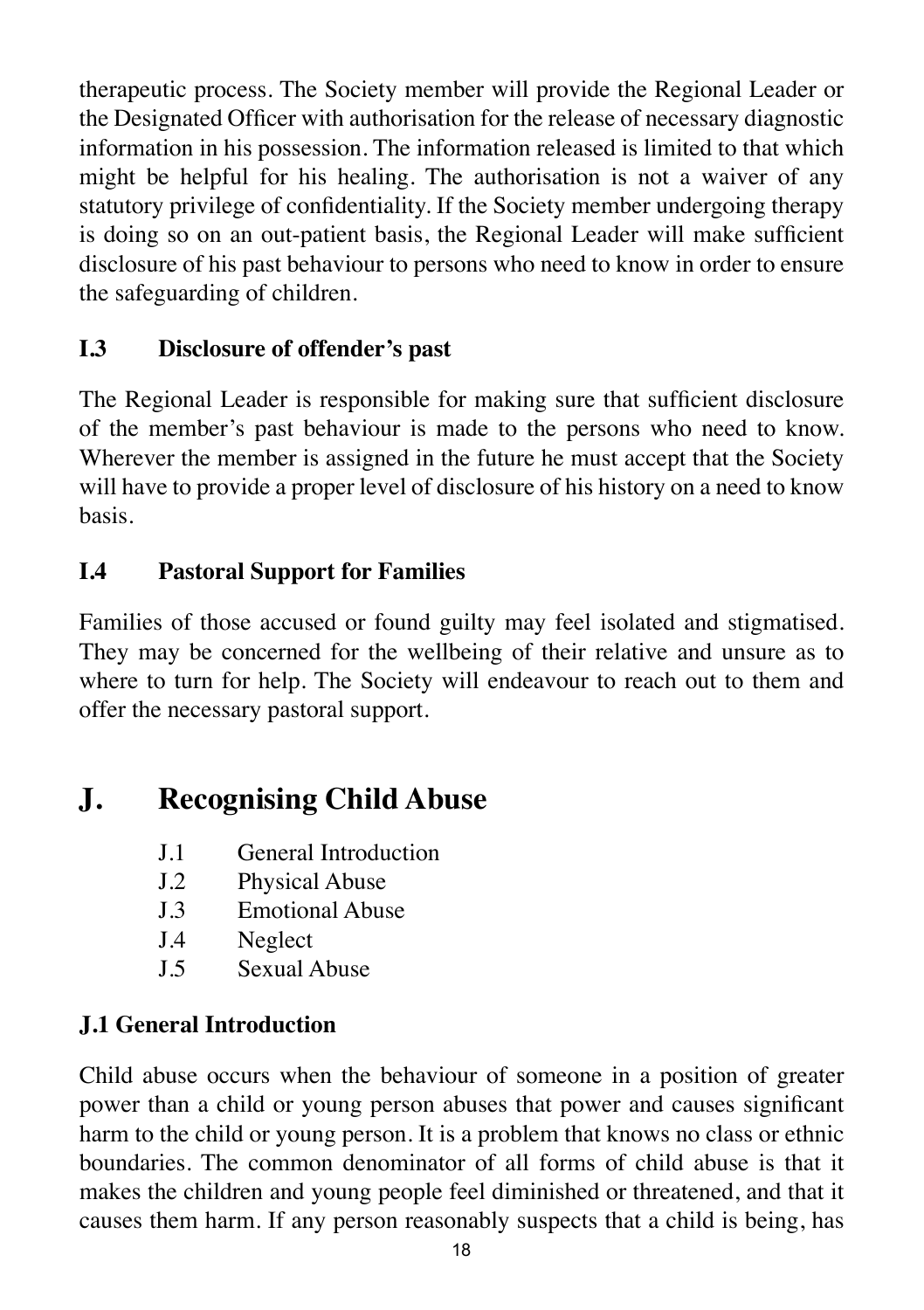been or is likely to be abused, they must take action. To do nothing is never an option.

It is useful to note that a child who was or is being abused may show some of the following symptoms: bruises or other signs of physical abuse, malnourishment, mood changes, being withdrawn and fearful, lack of concentration, isolation and loss of appetite or other eating disorders. However, it should be noted that no one indicator is conclusive of abuse.

Particular attention must be paid to children who for one reason or another may be more vulnerable to abuse than others. These could include children with disabilities, children who are separated from their families, etc.

#### **J.2. Physical Abuse**

The physical abuse of a child may include hitting, shaking, throwing, poisoning, burning, scalding, drowning or suffocating. Physical harm may also be caused when a parent or carer misrepresents the symptoms of or deliberately causes illhealth to a child whom they are looking after. Physical abuse, as well as being a result of an act of commission can also be caused through omission or the failure to act to protect.

#### **J.3. Emotional Abuse**

Emotional abuse is the persistent emotional ill-treatment of a child such as to cause severe and persistent adverse effects on the child's emotional development. It may involve conveying to children that they are worthless or unloved, inadequate or valued only insofar as they meet the needs of another person. It may mean unrealistic or inappropriate expectations of the child's capacity to understand something or to behave or control himself/herself in a particular way. Overprotection and limitation of exploration and learning or preventing the child from participating in normal social interaction may also constitute emotional abuse. Such abuse may involve causing children to feel frightened or in danger and may also entail the exploitation or corruption of children.

#### **J.4. Neglect**

Neglect is the persistent failure to meet a child's basic physical and/or psychological needs. This failure is likely to result in the serious impairment of the child's health or development. It may involve a parent or carer failing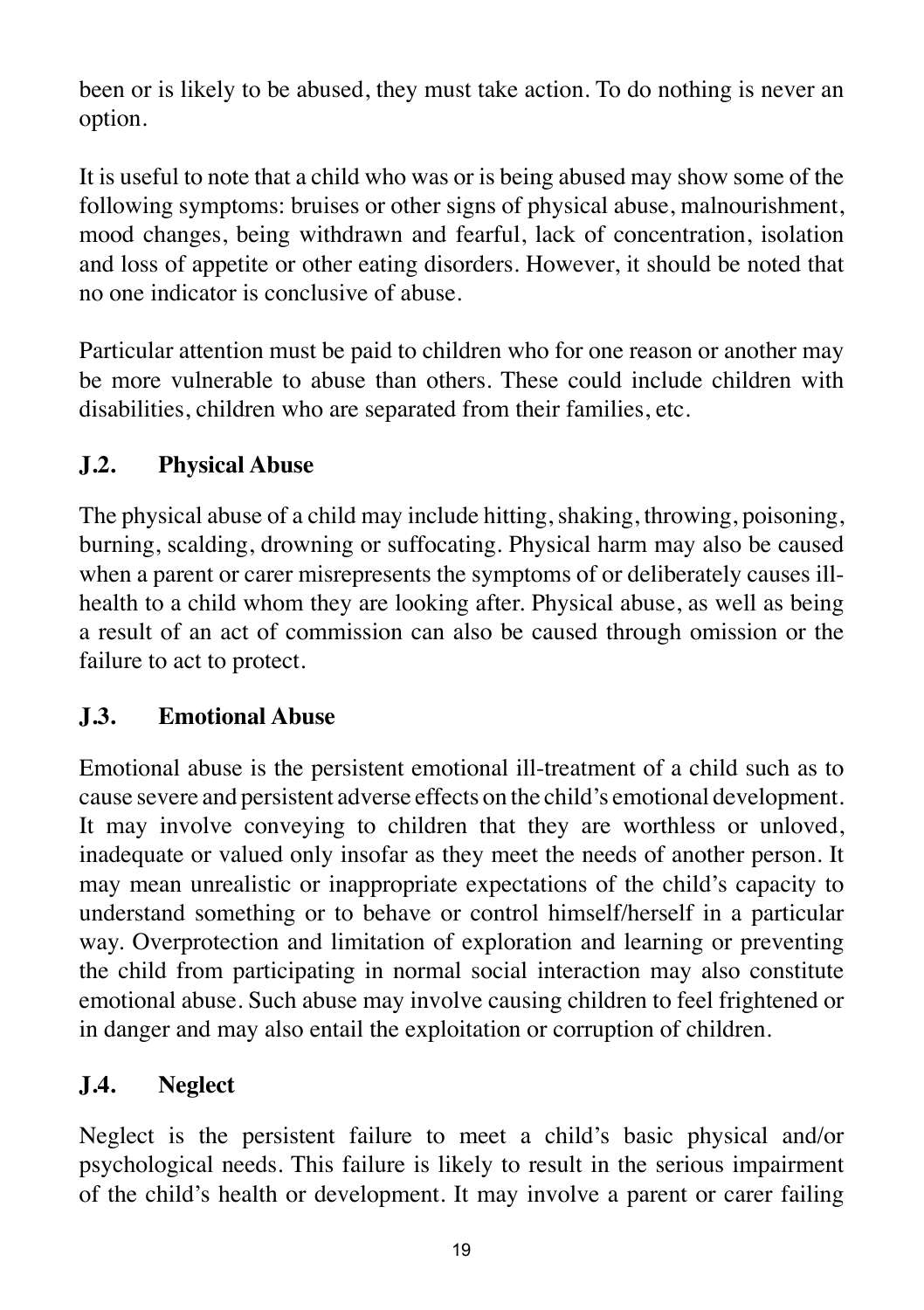to provide adequate food, shelter or clothing. It may entail failure to protect a child from physical harm or danger, or failure to ensure access to appropriate medical care or treatment. It may also include neglect of, or unresponsiveness to, a child's basic emotional needs.

#### **J.5. Child Sexual Abuse**

*(The following examples of child sexual abuse are taken from Children First – National Guidelines for the Protection and Welfare of Children – Ireland.)*

- i. Exposure of the sexual organs or any other sexual act intentionally performed in the presence of a child;
- ii. Intentional touching or molesting of the body of a child whether by a person or object for the purpose of sexual arousal or gratification;
- iii. Masturbation in the presence of the child or the involvement of the child in an act of masturbation;
- iv. Sexual intercourse with the child whether oral, vaginal or anal;
- v. Sexual exploitation of a child includes inciting, encouraging, propositioning, requiring or permitting a child to solicit for, or to engage in, prostitution or other sexual acts. Sexual exploitation also occurs when a child is involved in the exhibition, modelling or posing for the purpose of sexual arousal, gratification or sexual acts, including its recording (on film, video tape or other media) or the manipulation for those purposes, of the image by computer or other means. It may also include showing sexually explicit material to children which is often a feature of the 'grooming' process of the perpetrators of abuse. Boys and girls can be abused by males and/or females, by adults and by other young people.

In Irish National Guidelines 'child' means a person under the age of 18 years, excluding a person who is or has been married. Criminal law perceives the age of consent to sexual intercourse as 17 years.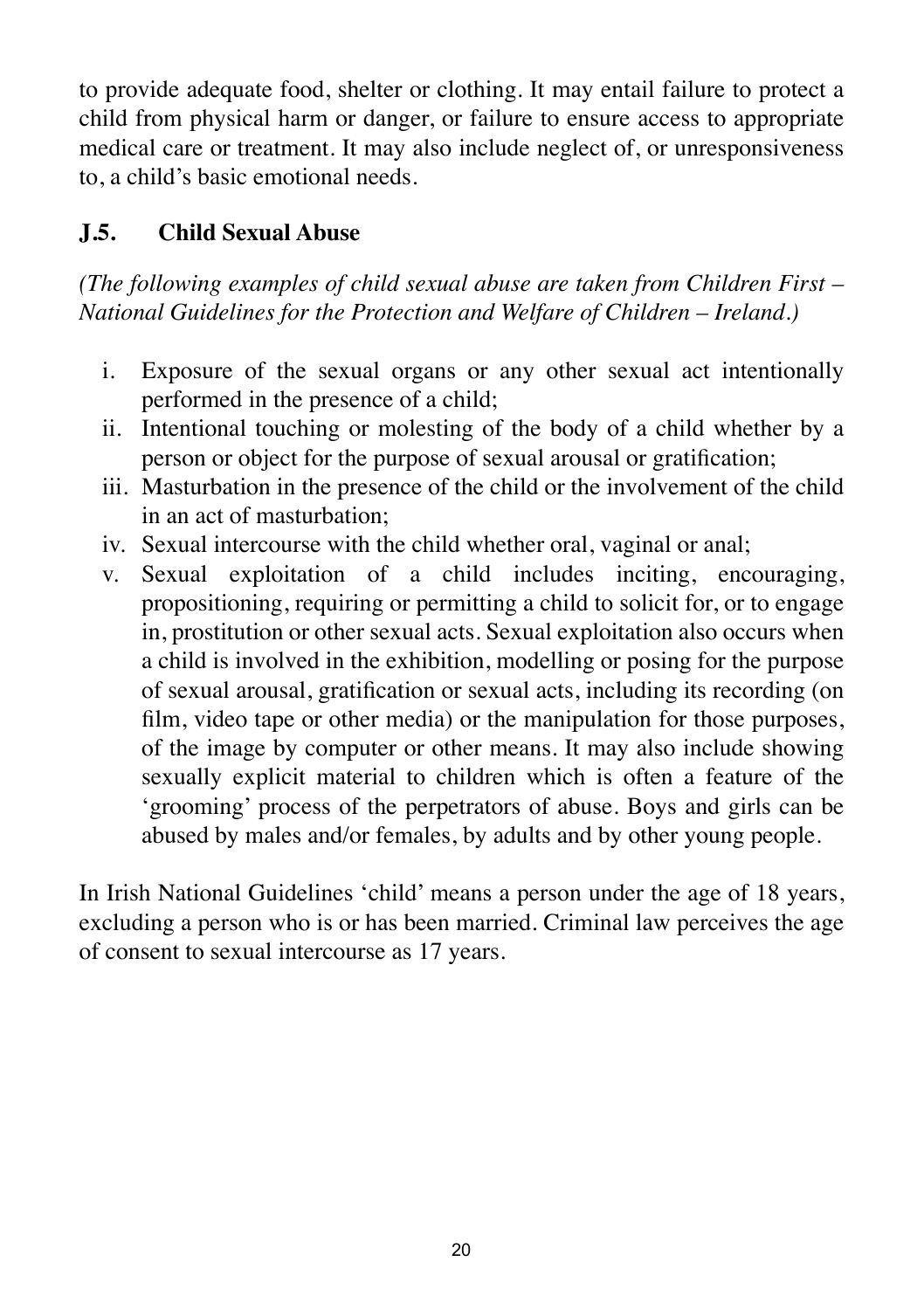# **K. Confidentiality\***

The relationship of Church personnel with children and young people in their care is based on trust and confidentiality. There may be times, however, when a child or a young person – or indeed an adult – confides in a person who works for the Church information which indicates that child abuse may have occurred or that the safety of children or young people is at risk, and they may ask that the matter be treated as completely confidential. In this situation, the person working for the Church should carefully explain that, although they respect the sensitive nature of the information, they are unable to give an assurance of complete confidentiality: they will need to inform the relevant authorities so that action may be taken to protect children and young people from potential harm.

Important points for Church personnel to note in this regard are:

- All information regarding concerns about child abuse should be shared on a 'need to know' basis in the best interests of children.
- No undertakings regarding secrecy can be given. This should be made clear to all parties involved. Giving information to others for the protection of a child is not a breach of confidentiality.
- Information obtained for one purpose must not be used for another without consulting the person who provided that information.

The Seal of Confession guarantees that anything a person reveals in the reception of the Sacrament of Penance is guaranteed absolute confidentiality. The confessor should encourage the penitent to disclose the abuse.

The maintenance of trust in the Sacrament of Reconciliation requires the guarantee of absolute confidentiality, allowing for no exceptions. This is known as the Seal of Confession and guarantees to the penitent that anything revealed to the confessor will not be divulged to anyone else (canon 983). It is not desirable for the confessor to undertake to divulge matters revealed in confession even when the penitent gives consent.

Pastoral wisdom would advise that in the event of a child or young person disclosing in confession that they have been abused, the confessor should sensitively reassure the child or young person that they are not at fault. The confessor should encourage the child or young person to disclose the abuse to an adult they trust (for example, a relative, teacher, friend) and to have that person report the abuse. The confessor must at no time act in any manner that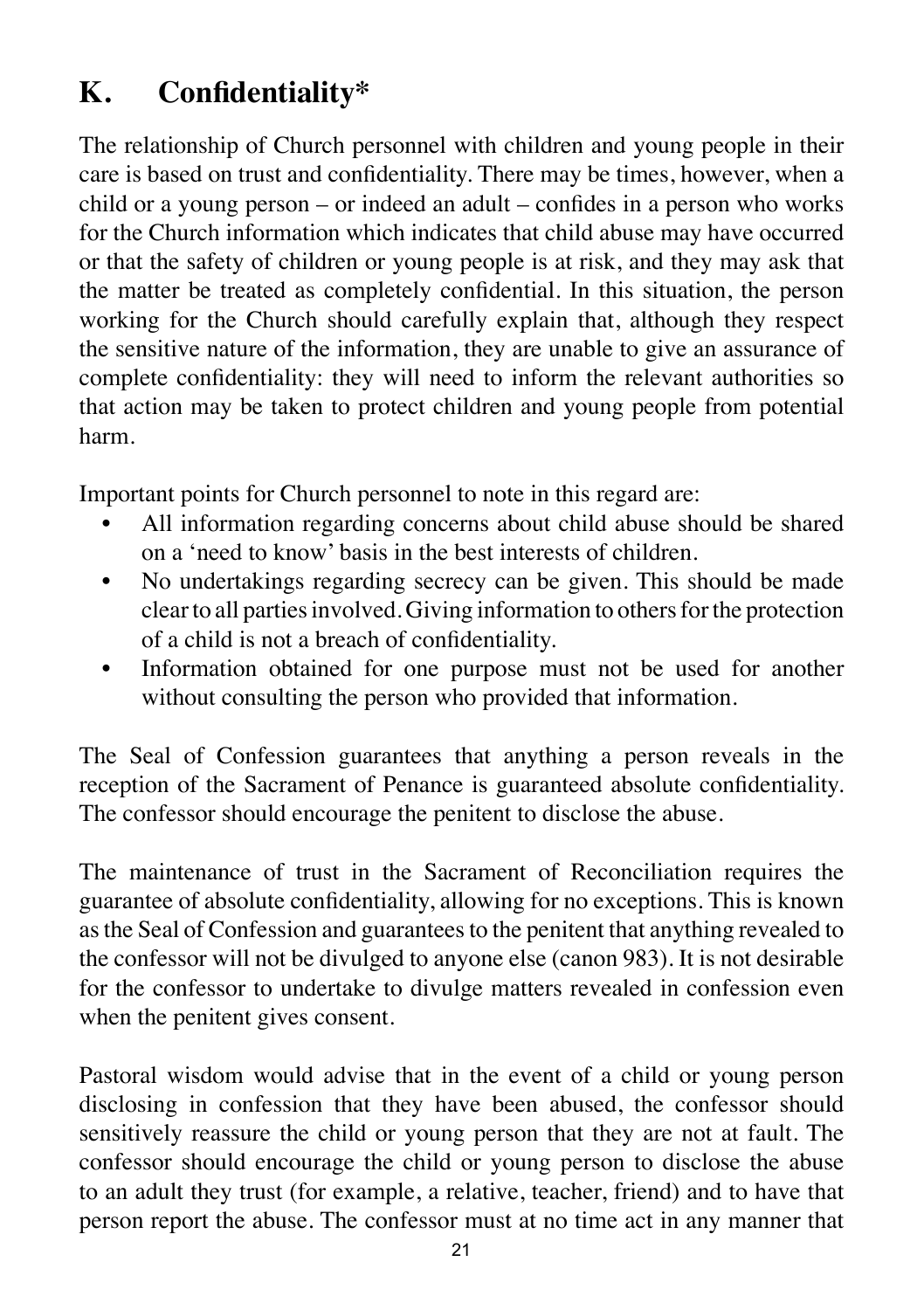might violate the seal or compromise the Sacrament of Reconciliation in the eyes of the faithful.

When an abuser confesses to a priest previously undisclosed child abuse, the priest should advise the penitent to seek the professional help they require immediately, for their own well-being and in order to prevent any recurrence of abuse.

\* *Section K is taken directly from Our Children: Our Church–Child Protection Policies and Procedures for the Catholic Church in Ireland. 6.7; pages 39-40*

## **L. Best Practice**

- L.1 Youth Activities
- L.2 Use of computers

#### **L.1 Youth Activities**

The majority of members within the Irish Region do not have any direct pastoral involvement with youth. However, for the minority who do and for those who may become involved occasionally, e.g. while on holiday or on supply, it is important to bear in mind that the participation of young people in the life and activities of the Church must be encouraged. We must listen to children and young people and value and respect them as individuals. We must observe transparent and best practice in all of our activities, particularly in the organisation of pilgrimages, receiving young people in our homes, retreats and trips away from home. Other adults must be involved in such events, including parents/guardians. We must respect the privacy and physical integrity of children and young people at all times. If the pastoral care of a child or young person necessitates the arrangement of a meeting alone with them, care should be taken that this does not take place in an isolated environment.

#### **L.2 Use of Computers**

If a member is aware or reasonably suspects that a computer has been used by another Society member or by an employee of the Society to view or send pornographic images of children or young people, this should be regarded as a child protection issue requiring immediate action and the member will inform the Designated Officer or the Regional Leader. Where the Designated Officer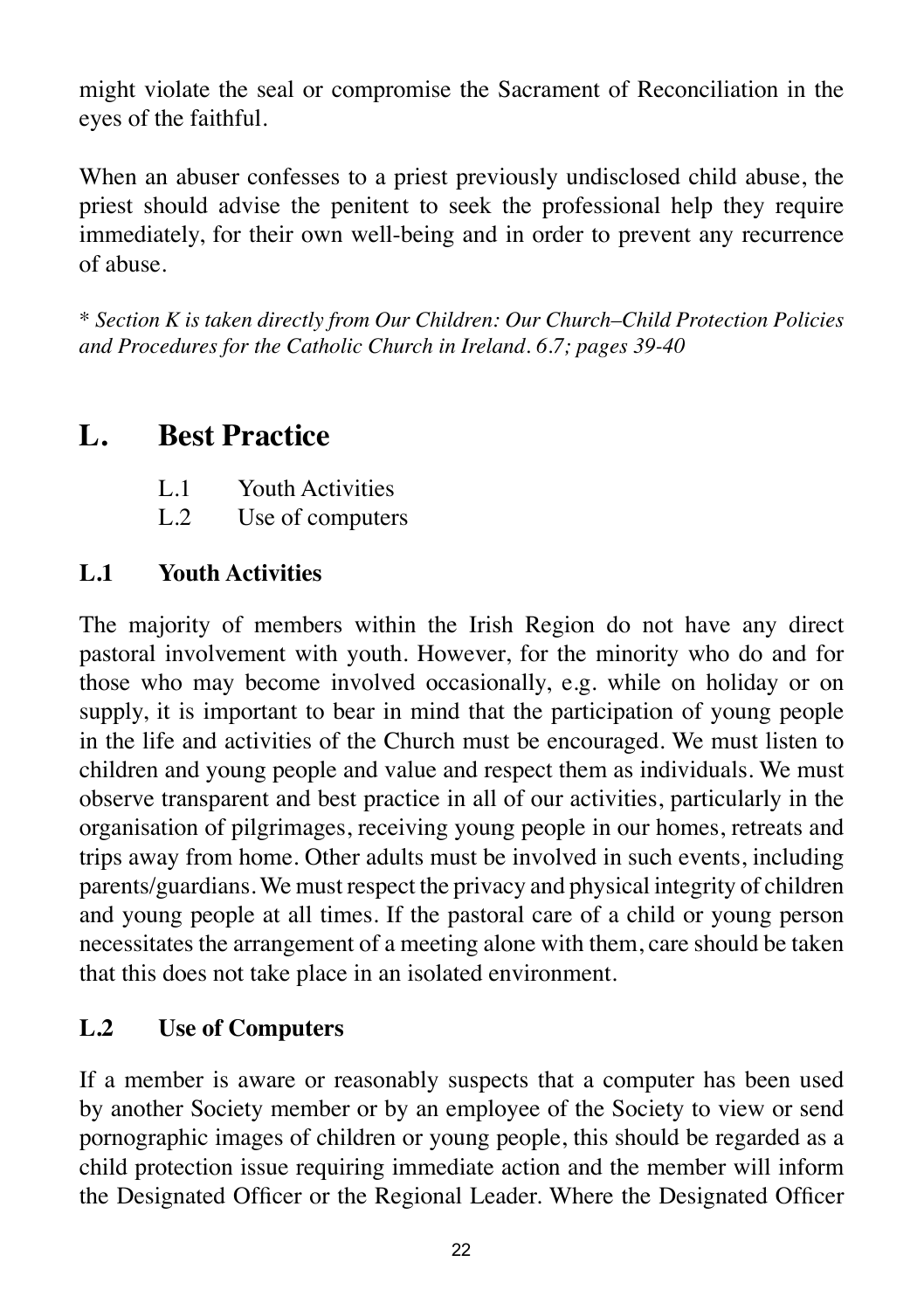is in doubt about the significance of the images concerned, he will seek expert advice.

If a member is aware or reasonably suspects that a computer which is the property of the Society or has been assigned for use by the Society has been used by an employee to view or send pornographic images of children or young people, this should be regarded as a child protection issue and he will inform the Designated Officer or the Regional Leader. Where the Designated Officer is in doubt about the significance of the images concerned, he will seek expert advice.

# **M. Storage of Safeguarding Data**

In accordance with the policy of St Patrick's Missionary Society, the Regional Leader will undertake to create a record that is accurate and fair, in respect of any Safeguarding incident, allegation or suspicion. This record will be stored securely for whatever period it is thought necessary, updated regularly and accessed only by those who need to view it to ensure the safety of a child. The subject of the file may correct any inaccuracies and review the content on request. Care will be taken to adhere to data protection legislation.

The file will include:

- 1. A content index sheet
- 2. Agreement form signed by the respondent
- 3. An initial case summary information sheet
- 4. Data Protection Log recording when the file was accessed
- 5. Case record narratives which detail all contacts made, including telephone, email, by letter and in person.
- 6. Recording Form sent to Statutory Authorities
- 7. Chronology of when allegations were made and responded to
- 8. Assessment Reports
- 9. Minutes of Meetings
- 10. Third Party information
- 11. Correspondence in chronological order

Safeguarding files will be kept in a locked fire-proof cabinet.

Access will be by the Regional Leader and Assistant Regional Leader.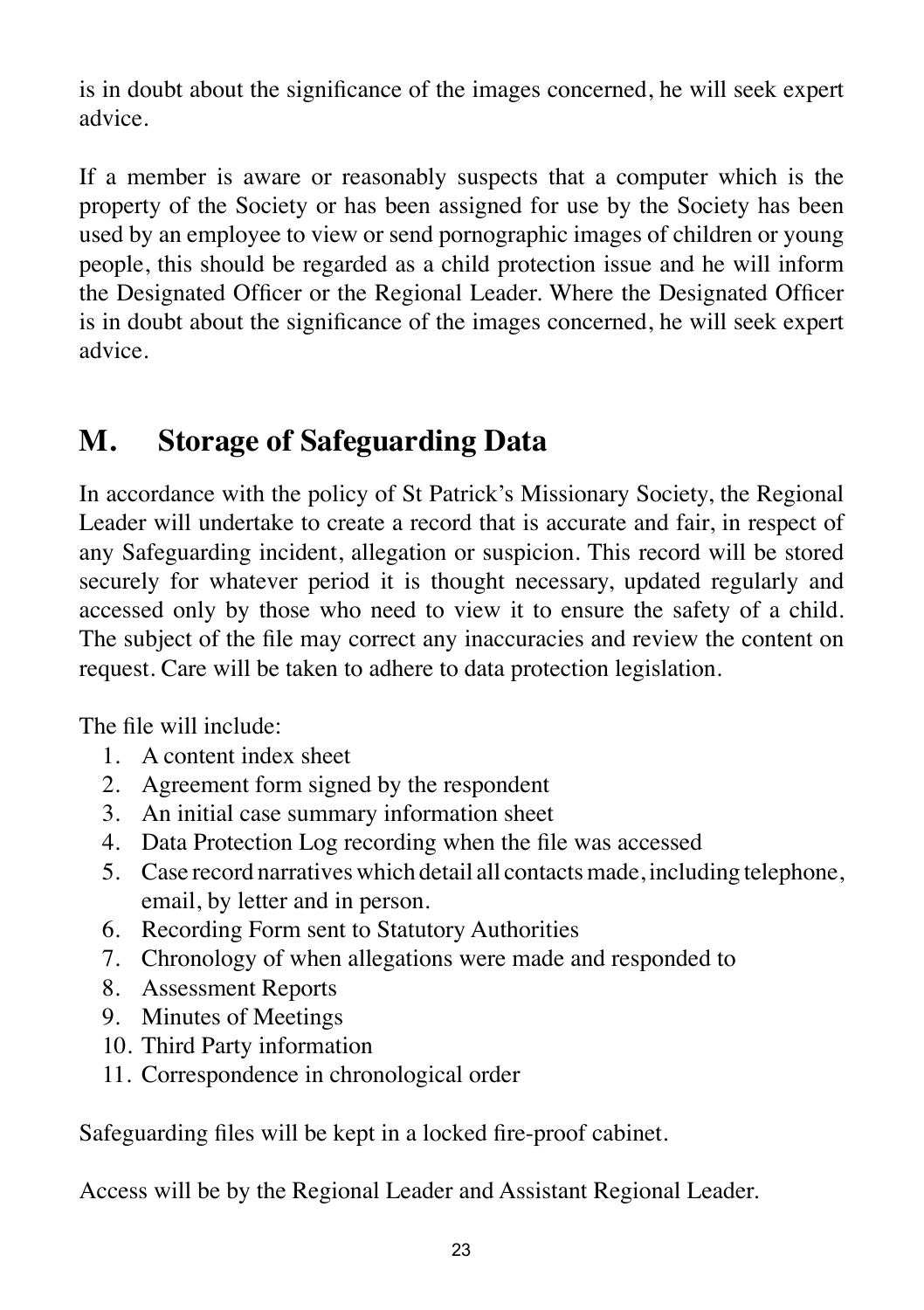A file will be opened for every respondent and for every individual case where more than one allegation is involved.

Items on file will be signed, dated, timed and kept in chronological order.

## **N. Society Employees and Volunteers in the Region of Ireland**

- N.1 Safe Recruitment and Vetting<br>N.2 Interviewing
- **Interviewing**
- N.3 Explanation and Display of Policy
- N.4 Computers

The Society's "Policies and Procedures for Safeguarding Children" and its "Policy and Procedures for Safeguarding Children in the Region of Ireland" apply to employees of the Society and to those who work voluntarily with it. The Society will not knowingly engage, directly or indirectly, anyone who poses a risk to children.

#### **N. 1 Safe recruitment and vetting**

To this end the Society is committed to employing safe recruitment and vetting practices which seek to prevent those who pose a known risk to children from gaining employment or being taken on as volunteers. All positions will be advertised and the more suitable candidates will be interviewed. This will apply to all positions within the Region and all reasonable steps will be taken to eliminate from the recruitment process applicants who might pose a risk to children.

#### **N.2 Interviewing**

Interview boards will be composed of experienced and qualified personnel with a proven ability to extract and explore the information that the candidate has included in the application form. Candidates will be required to give the names of three referees who will provide verbal and written references including a considered view on the candidate's suitability to be in contact with children. Referees must include the applicant's most recent employer.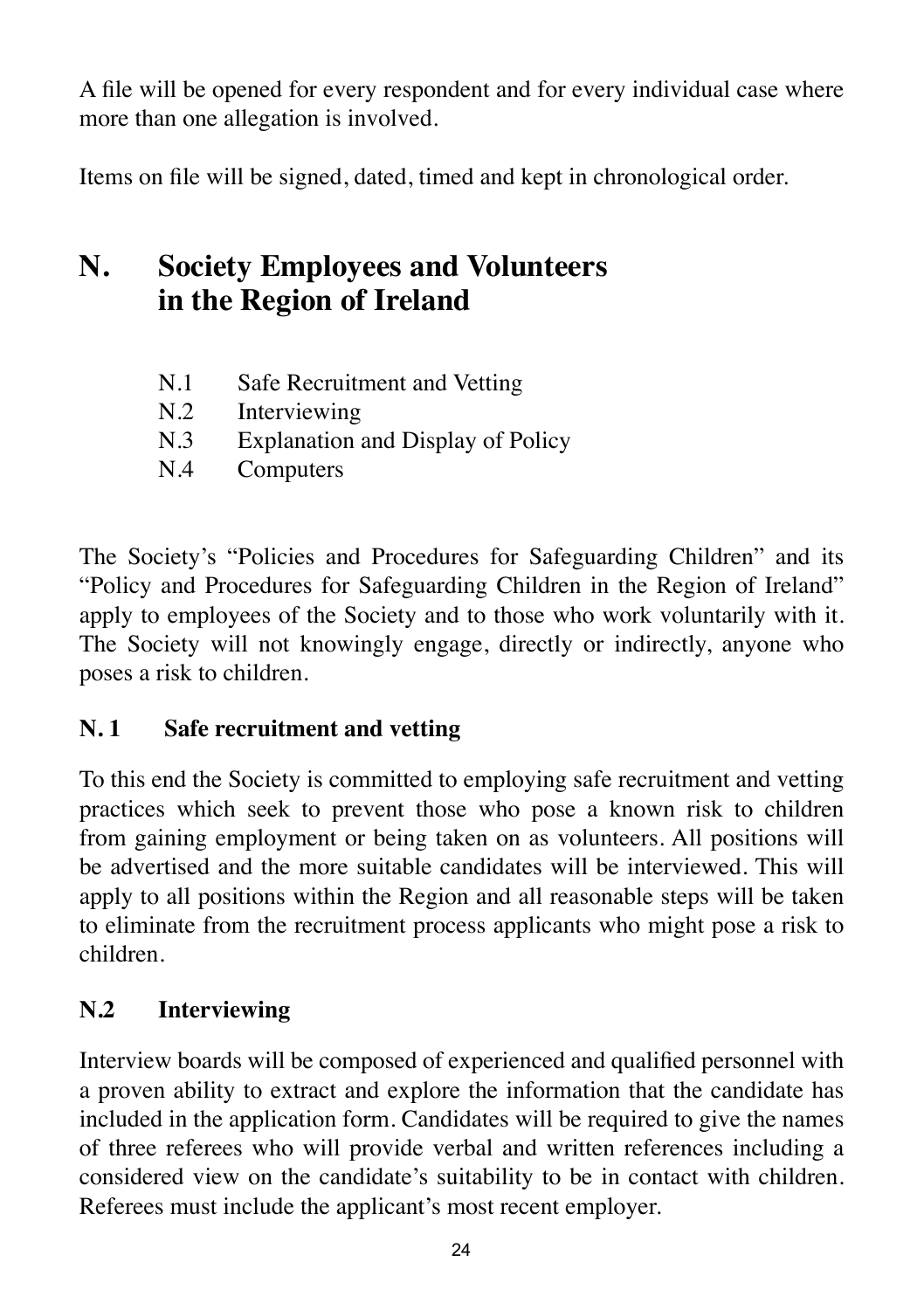#### **N.3 Explanation of Policy and Display**

The safeguarding policy of the Region of Ireland will be explained to employees and each will be given a copy of the relevant document or where more appropriate a summary of the policy. A copy of this summary will be displayed in a prominent position in all Society houses for callers to view.

#### **N.4 Use of Computers**

Employees who do office work or who work in proximity to computers belonging to the Society will be made aware that the viewing of pornographic images of children or young people is a crime against children and should be reported to the relevant manager and to the civil authorities.

# **O. Summary of Procedures for Safeguarding Children**

#### **What to do when approached by a complainant:**

- Be welcoming;
- Be supportive;
- Listen carefully;
- Explain the initial procedures;
- Offer to accompany the complainant to meet the Designated Officer;
- Do not make any negative comment about the respondent;
- Be mindful of the rights of the priest against whom the allegations are being made.

If the complainant is a minor, the Society member should accompany the child to meet his/her parents or guardian, (unless there is a grave reason for not involving the parents or guardian at this stage) and then accompany the child to a meeting with the Designated Officer.

A Society member cannot guarantee absolute confidentiality to anybody who wishes to speak about a situation of abuse. This does not apply to situations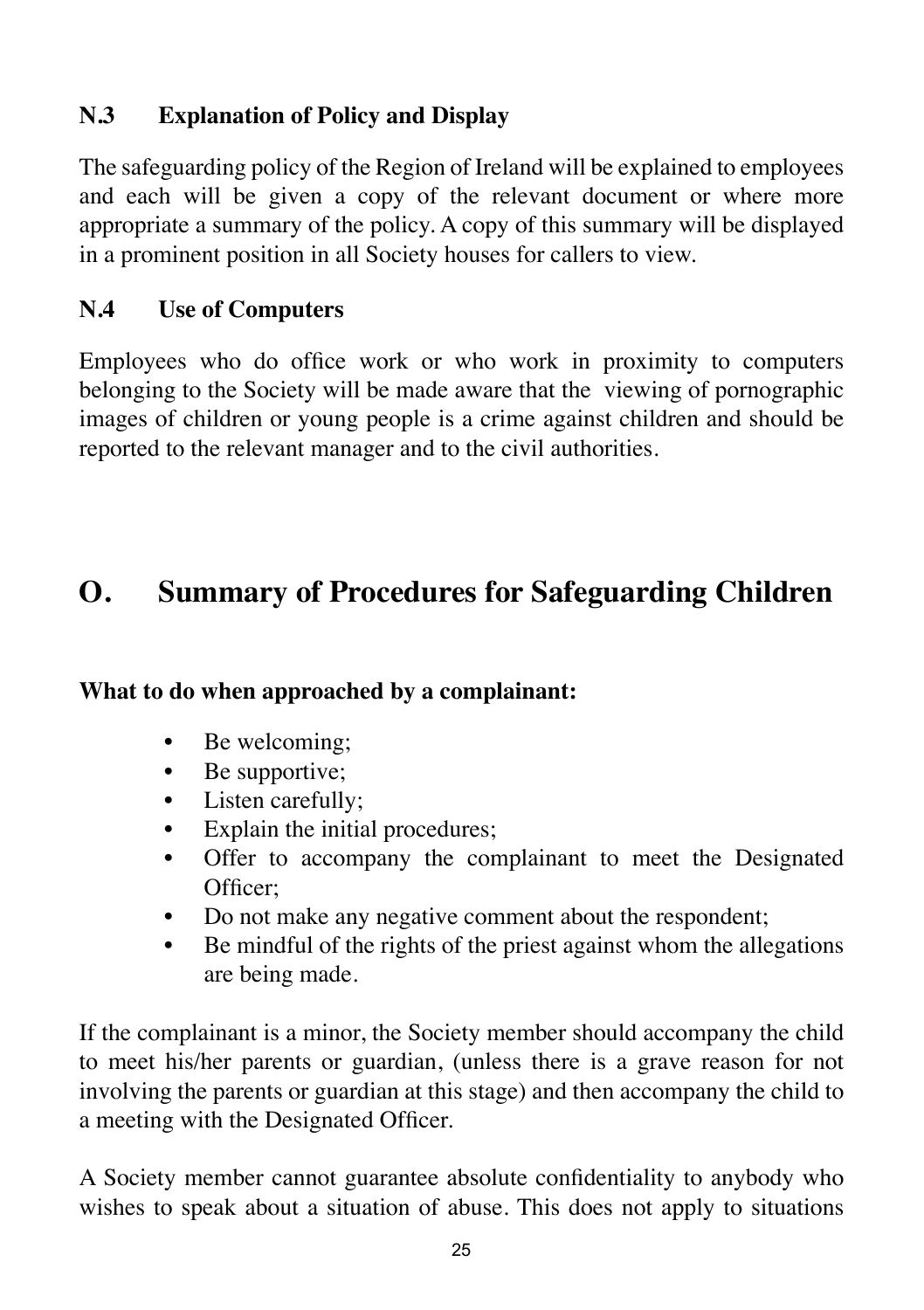involving the Sacrament of Penance where the seal of confession is inviolable. It is essential that the complainant be put in contact with the Designated Officer as soon as possible.

#### **What happens next?**

The Designated Officer meets with the complainant and when the person is ready he receives the complaint which he takes down carefully and later shows to the complainant for approval. The issue of notifying the civil authorities is taken care of at this stage. A Support Person is offered and also counselling

The Regional Leader is briefed by the Designated Officer. As soon as possible afterwards the Regional Leader informs the respondent that a complaint has been received and requests him to meet the Designated Officer. The Regional Leader offers him the services of an Advisor and also offers him counselling and professional legal assistance. Then the accused, with his Advisor meets, the Designated Officer. The Regional Leader receives a report of this meeting.

Further investigation follows and appropriate action is taken, including the formulation of a safeguarding plan.

The services of the Support Person and Advisor are made available on an ongoing basis. Counselling, too, is ongoing. Each case is reviewed on a regular basis to ensure the safeguarding of children and to make appropriate amendments to the safeguarding plan.

#### **P. Guidance on Leave and Restriction from Sacred Ministry and Apostolate for Clergy and Religious**

This document may be accessed at the website of the NBSCCCI by clicking on the following link.

[www.safeguarding.ie/wp-content/uploads/2013/05/Leave\\_Sacred\\_Ministry.pdf](http://www.safeguarding.ie/wp-content/uploads/2013/05/Leave_Sacred_Ministry.pdf)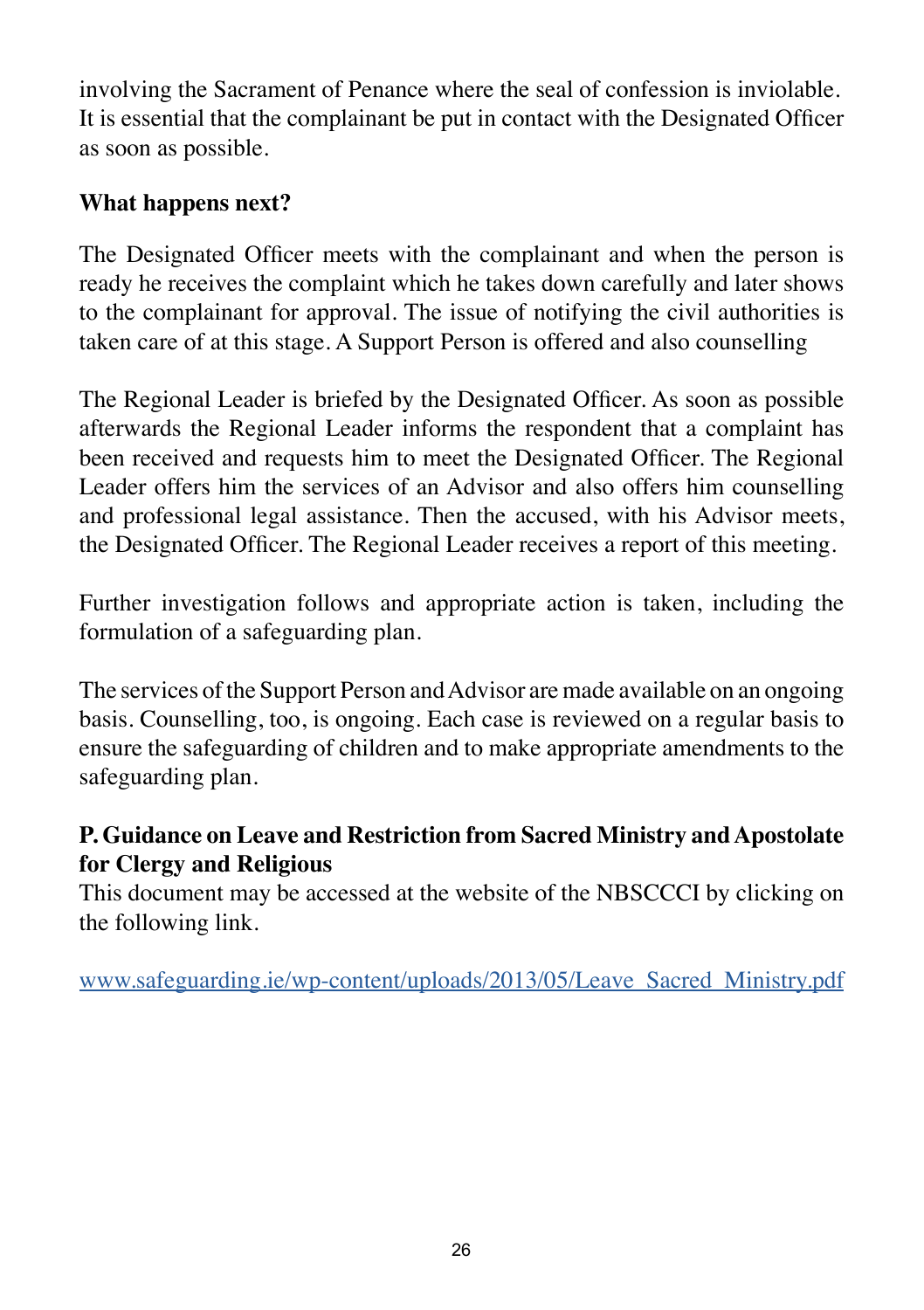## **Q. Safeguarding Roles Irish Region/District Leadership Team**

The leadership team has overall responsibility to ensure that the safeguarding policy and procedures are implemented within the Region/ District. The team also has a role in assisting the Designated Liaison Person with case management.

## **Safeguarding Committee**

The role of the committee is supportive and developmental, it is not related in any way to the management of cases of suspected or alleged abuse.

Has responsibility for:

- Creating, maintaining and monitoring a safe environment for children in all aspects of Irish Region Society life and activity.
- The provision of training.
- The safe recruitment of staff and volunteers within the Society.
- Advising on the human resources required for implementing best safeguarding practices.

## **Local Safeguarding Representative**

Their role will be to promote the safeguarding within St. Patrick's Missionary Society by:

- Raising awareness of what safeguarding is
- Disseminating information of Safeguarding Children the Standards and Guidelines Document for the Catholic Church, and circulating information widely.
- Ensuring that any activities run within the Society are provided in a manner which ensures the safety and well-being of the children involved (e.g. appropriate level of supervision is in place for the activity, or that insurance has been provided, and so on)
- Ensuring that the contact details of the relevant designated liaison person are widely publicised.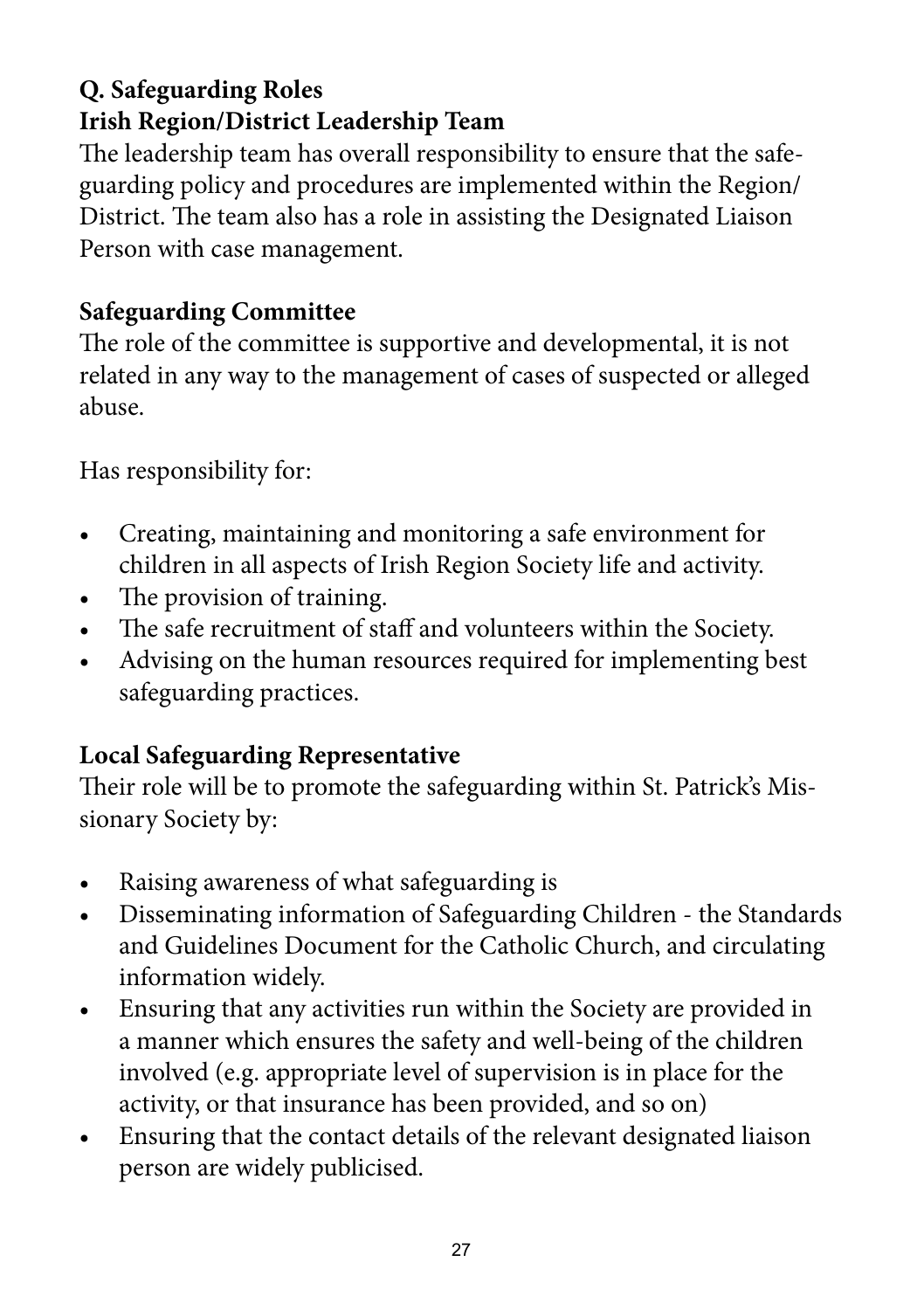### **Designated Liaison Person**

The role of the designated liaison person will be:

- To hear any concerns relating to safeguarding, including any disclosures or allegations of abuse, and take responsibility for managing the response to that concern from start to finish. This would include the preliminary internal inquiry and referral to the civil authorities, and any subsequent internal investigations
- To ensure that the person raising a concern, disclosing abuse, or making an allegation and anyone who is implicated by that are regularly informed about the progress of the inquiry process
- To liaise with the National Office and have an overview of all matters dealt with under these procedures within the Society.
- To carefully record all steps undertaken as part of these procedures.

## **Safeguarding Committee**

The role of the committee is supportive and developmental, it is not related in any way to the management of cases of suspected or alleged abuse.

Has responsibility for:

- The primary role is to create, maintain and monitor a safe environment for children in all aspects of Irish Region Society life and activity.
- The provision of training.
- The safe recruitment of staff and volunteers within the Society.
- To advise on the human resources required for implementing best safeguarding practices.

## **Support Persons for Complainants:**

*Complainant* is a term used to describe a person who has made a complaint of abuse. Support Persons for complainants have been appointed for St. Patrick's Society.

The support person is not a counselor to the child or adult, and must not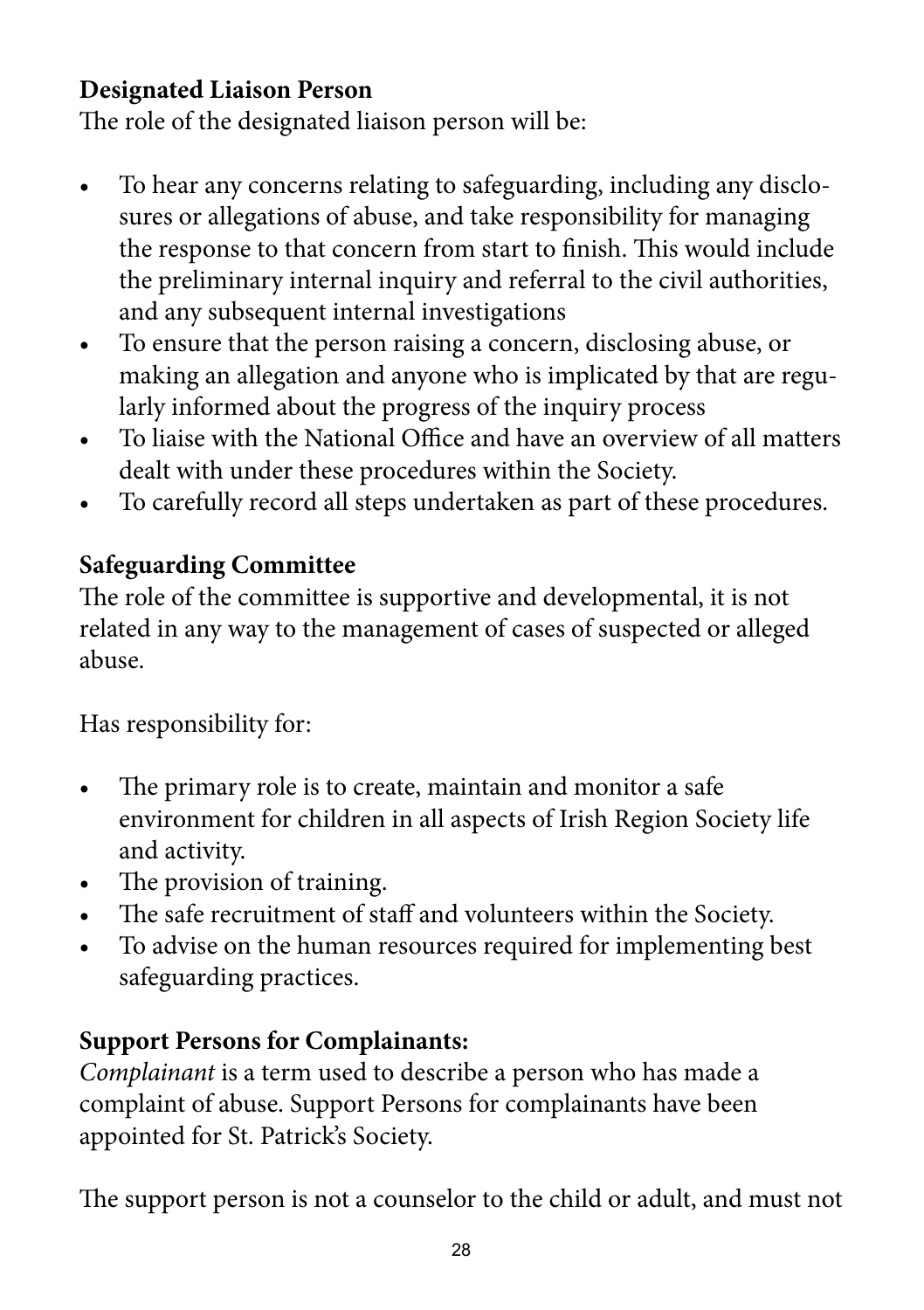be or act as their therapist.

(Support Persons will receive appropriate training. The full role and responsibilities of the Support Person are outlined in the National Board for Safeguarding Children's Standard and Guidance Document - 2009)

The role of the support person is:

- To consider any wishes of the child or adult disclosing abuse, in regard to a pastoral response by the Society to his or her family.
- To assist, where appropriate, with communication between the child or adult making an allegation or disclosure and the Designated Liaison Person.
- To arrange, if considered helpful, a meeting between the child or adult and the Society such as the priest or Society Leader.
- To facilitate the complainant in gaining access to information and help, and to representing their concerns during the inquiry process.

## **Advisers for Respondents:**

The *Respondent* is the person about whom a child protection concern, suspicion, disclosure or allegation has been made. Advisers for Respondents have been appointed for the St. Patrick's Missionary Society.

Advisers should be particularly alert to the sense of isolation and vulnerability, which a respondent may experience following an allegation of this nature.

(Advisers will receive appropriate training. The full role and responsibilities of the Adviser for Respondents are outlined in the National Board for Safeguarding Children's Standard and Guidance Document – 2009)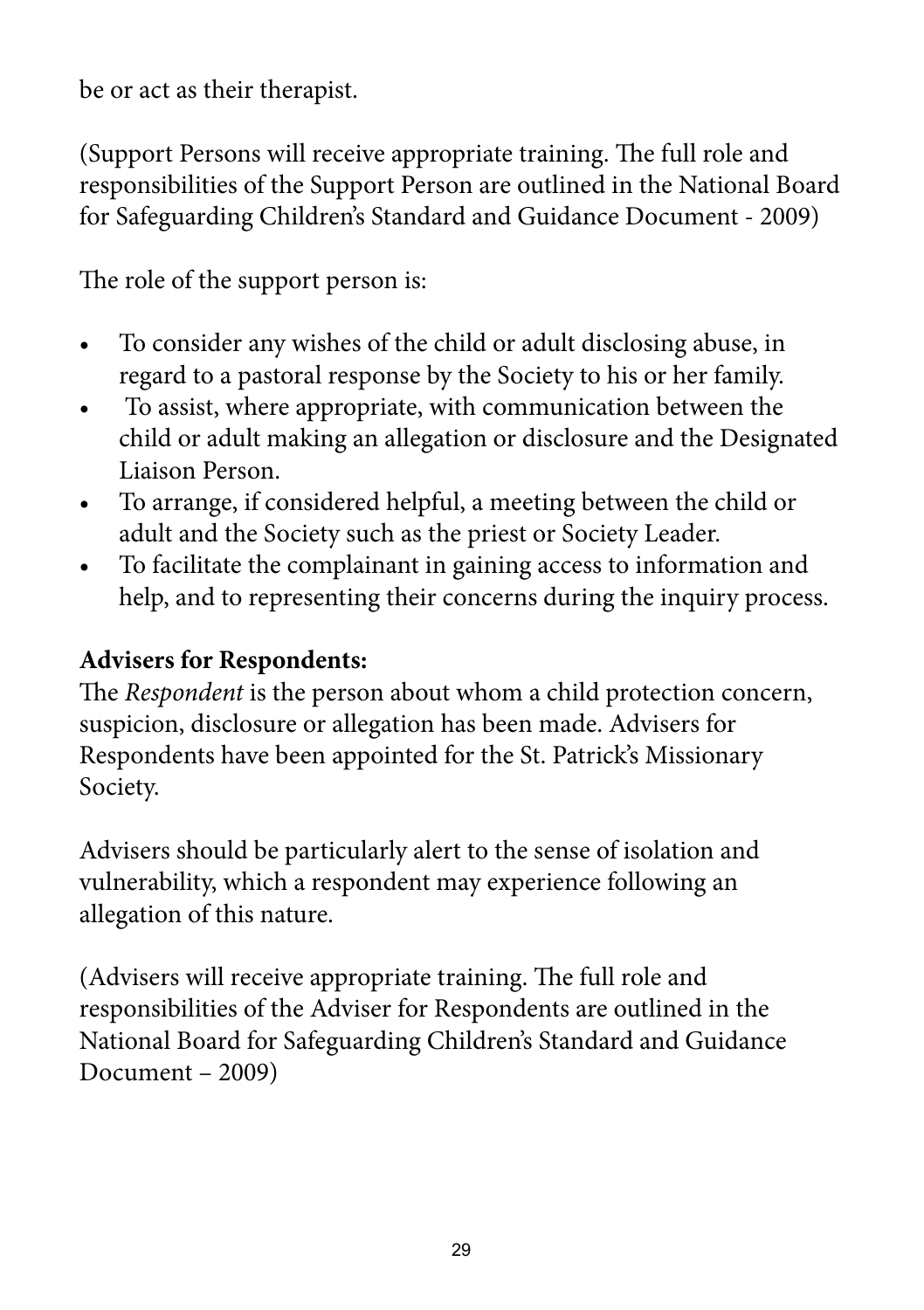The role of the adviser is to:

- Accompany, if so requested, and be available after the respondent's meeting with the Irish Region Leader and the Designated Liaison Person.
- Inform the respondent of his right to obtain advise in both civil and Canon Law.
- Identify any therapeutic or other needs of the respondent and suggest how these may be met.
- Consider the wishes of the respondent in regard to a pastoral response by the Society to his family.
- Be available to the respondent throughout the inquiry process, and thereafter as required
- Ensure the respondent is kept informed of developments in regard to the inquiry
- Represent the needs and wishes of the respondent to the Designated Liaison Person, as required.

The role of the advisers will be to represent the needs of the respondent to the Irish Region Leader / Designated Liaison Person and to assist with communication between them. Where appropriate the adviser will assist also with the care of the respondent and should be alert to the sense of isolation and vulnerability that a respondent may experience following an allegation of this nature. (The full role and responsibilities of the Adviser for Respondents are outlined in the National Board for Safeguarding Children's Standard and Guidance Document – 2009)

**\*Under no circumstances should the same Support person be provides for the child or adult making the allegation/disclosure of abuse and for the respondent.**

## **National Case Management Reference Group; NCMRG**:

The NCMRG was set up to offer advice to the Ordinary on the management of allegations and case safety plans.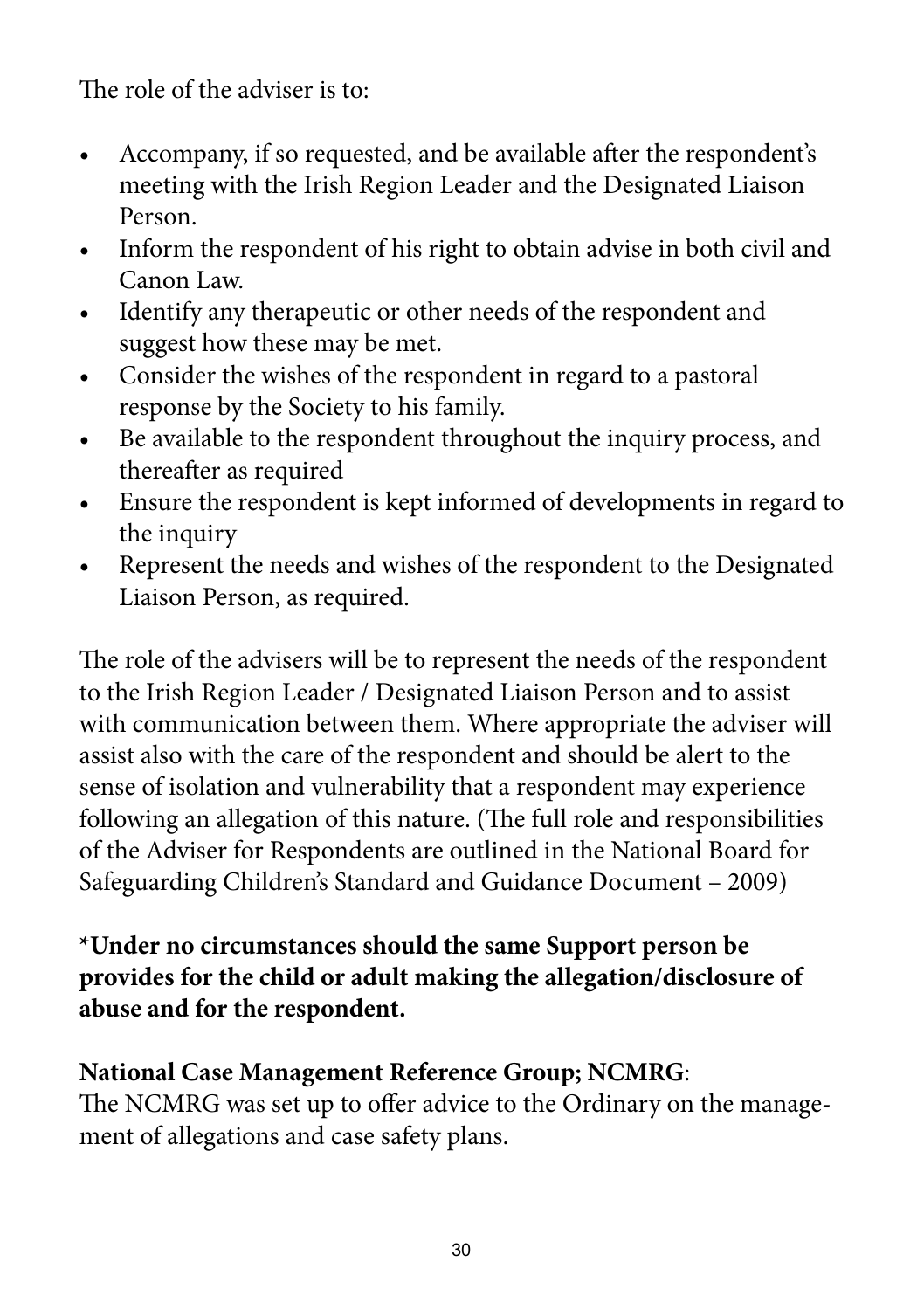The role of the NCMRG is set out in its Term of Reference. In particular, members offer advice on:

- The initial complaint.
- Fitness to Ministry
- Management of Risk

## **R. Code of Behaviour for Members, Staff & Volunteers.**

The standards of good behaviour outlined within this document apply to all members, staff and volunteers working with children/young people or vulnerable adults within the Irish Region of St. Patrick's Missionary Society. This code of behaviour outlines what is acceptable and nonacceptable behaviour. This policy exists for the protection of both children and adults.

## **General Guidelines:**

• Always try to provide an example of good conduct you would wish others to follow.

• Always treat each child with dignity and respect.

• Maintain appropriate boundaries when dealing with young people entrusted to your care.

• Never use language, make suggestions or offer advice which is inappropriate, offensive or abusive.

• Never allow children/young people/adults or other leaders to use inappropriate language unchallenged.

- Always challenge and report potentially abusive behaviour.
- Never act in ways intended to shame, humiliate, belittle or degrade.

• Never let allegations a child/adult makes go without being addressed and recorded

• Favouritism is not acceptable so be sensitive to the possibility of becoming overly involved or spending a disproportionate amount of time with any particular individual or group. Make sure that all children/young people and adults feel equally valued.

• Under no circumstances give alcohol, tobacco or drugs to children/ young people or vulnerable adults.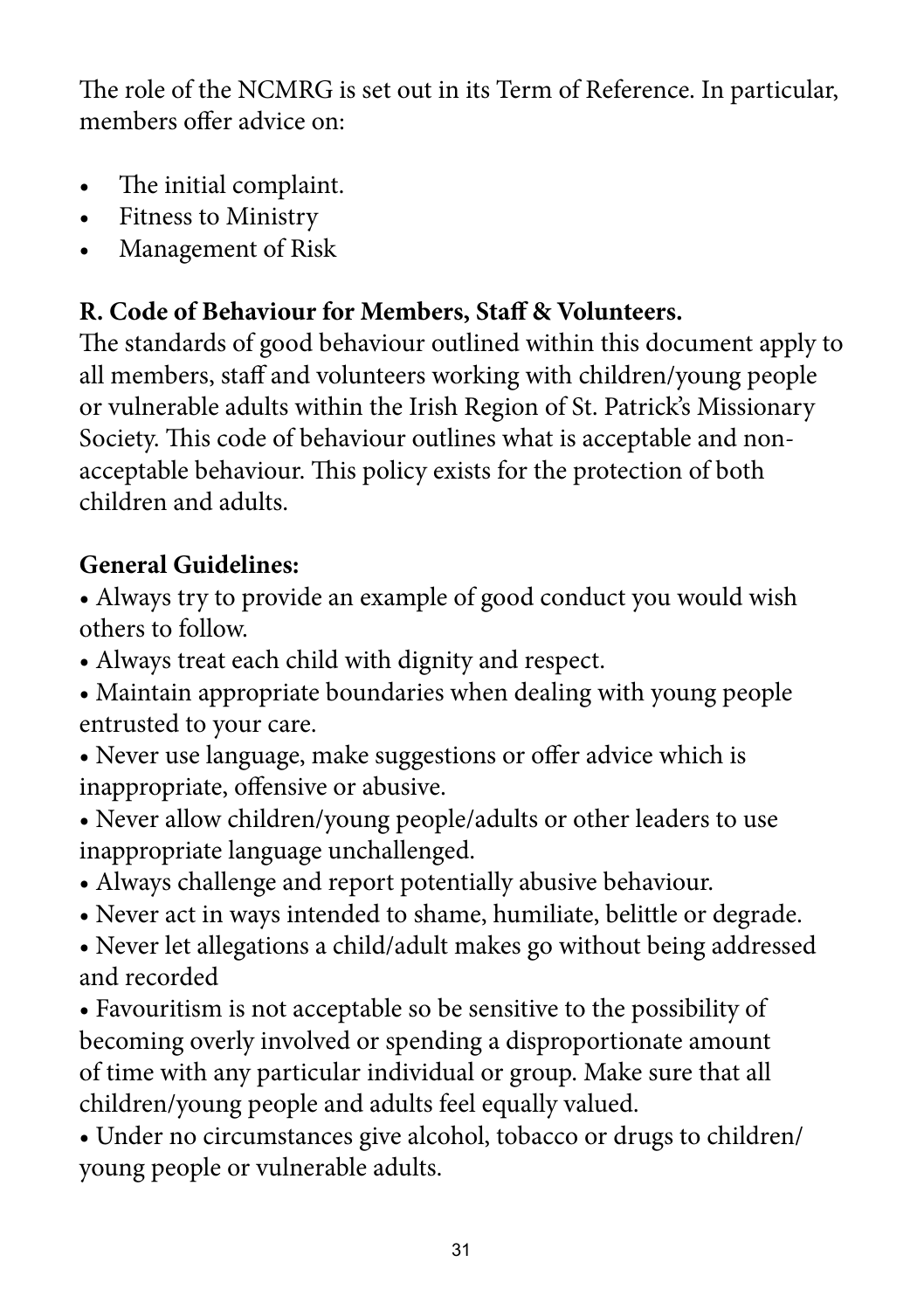• Do not use alcohol, tobacco or drugs in the company of children or young people.

• Use only age appropriate media products and activities in working with children and young people.

• Sexually explicit or pornographic material is never appropriate and should not be shown to children/young people/vulnerable adults.

• Comments and jokes of a sexual nature which may give offence or which could be interpreted as inappropriate are to be avoided.

• Never hit or otherwise physically assault or abuse a child or vulnerable adult.

• Never behave in a manner which could be seen as inappropriate or sexually exploitative.

• Never do things of a personal nature for children/young people and vulnerable adults, which they can do themselves.

• Develop a culture where children/vulnerable adult can talk openly with staff and others and ensure they know what they can do if they feel that there is a problem.

• Never develop a relationship with a child/vulnerable adult which could in any way be deemed exploitative or abusive.

Do not take children to your own home.

• Never act in ways that may be abusive or may place a child/vulnerable adult at risk of abuse.

• Do not engage in or tolerate any behaviour- verbal, emotional, psychological or physical- that could be construed as bullying.

• Never discriminate against or treat children/young people/vulnerable adults differently. Discriminatory behaviour and or expressed views on the grounds of gender, marital status, family status, age, race, religion, disability, sexual orientation, membership of Traveller community, culture, political affiliation and/or views, will not be tolerated.

• Parents have the sole rights to discipline a child and must always be informed of behaviour issues.

## **Physical Activities**

• Respecting the physical integrity of children and young people should not prevent appropriate contact where it is necessary to comfort a child and ensure their safety and well-being; neither should it preclude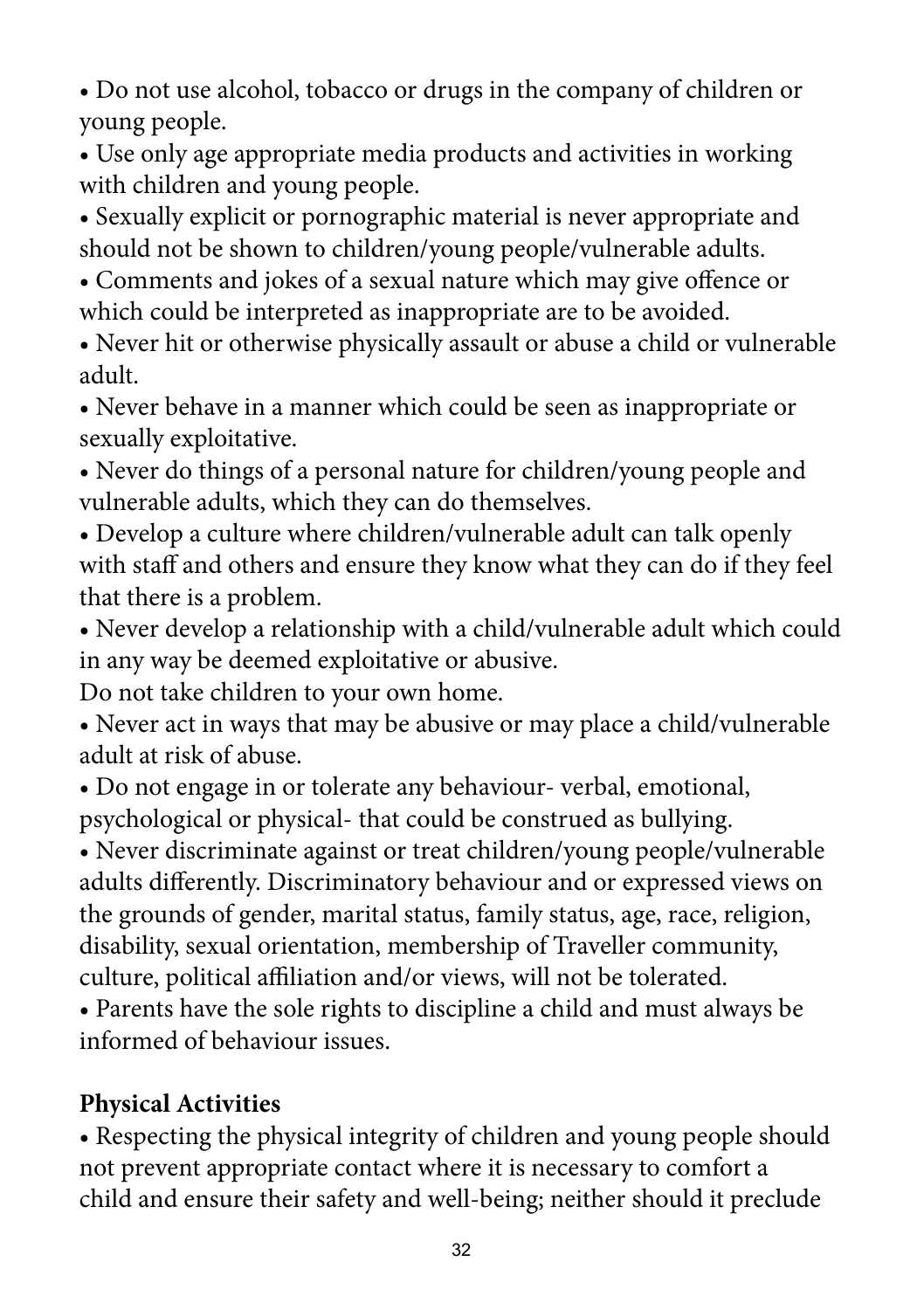normal expressions of warmth or happiness provided that they are acceptable to all parties concerned and are in response to the needs of the child not the adult.

• In certain activities, physical contact may be necessary however in normal activities, never touch a child without his/her consent and always explain to the child the reason why contact is necessary.

• Accept that all physical contact may be open to scrutiny, and be prepared to report it and explain it.

• Horseplay is not acceptable.

# **Comforting Issues**

• Never assume that all children seek physical comfort if they are distressed and always ask the child what comforting they want.

• Try to ensure that physical comfort is given only if there are other adults present.

- Physical comfort should only be offered in response to the needs of the child.
- Be circumspect in offering reassurance in one-to-one situations.
- Never comfort a child in a way that could be considered indecent or in any way sexual.
- Be aware that a child unused to physical comforting may not have appropriate boundaries for this activity.
- Always report when a child becomes distressed or angry. Intimacy Issues
- Avoid any physical contact when child/vulnerable adult is in a state of undress.
- Avoid visually intrusive behaviour, including photographs.
- Do not change your clothes, sleep with or shower around children/ vulnerable adults.
- Never develop a sexual relationship with a child/vulnerable adult.
- Do not disclose your personal confidences or information to a child/ vulnerable.

• Do not give your personal address, telephone or social networking details to a child/vulnerable adult that you did not know before you started work on the programme.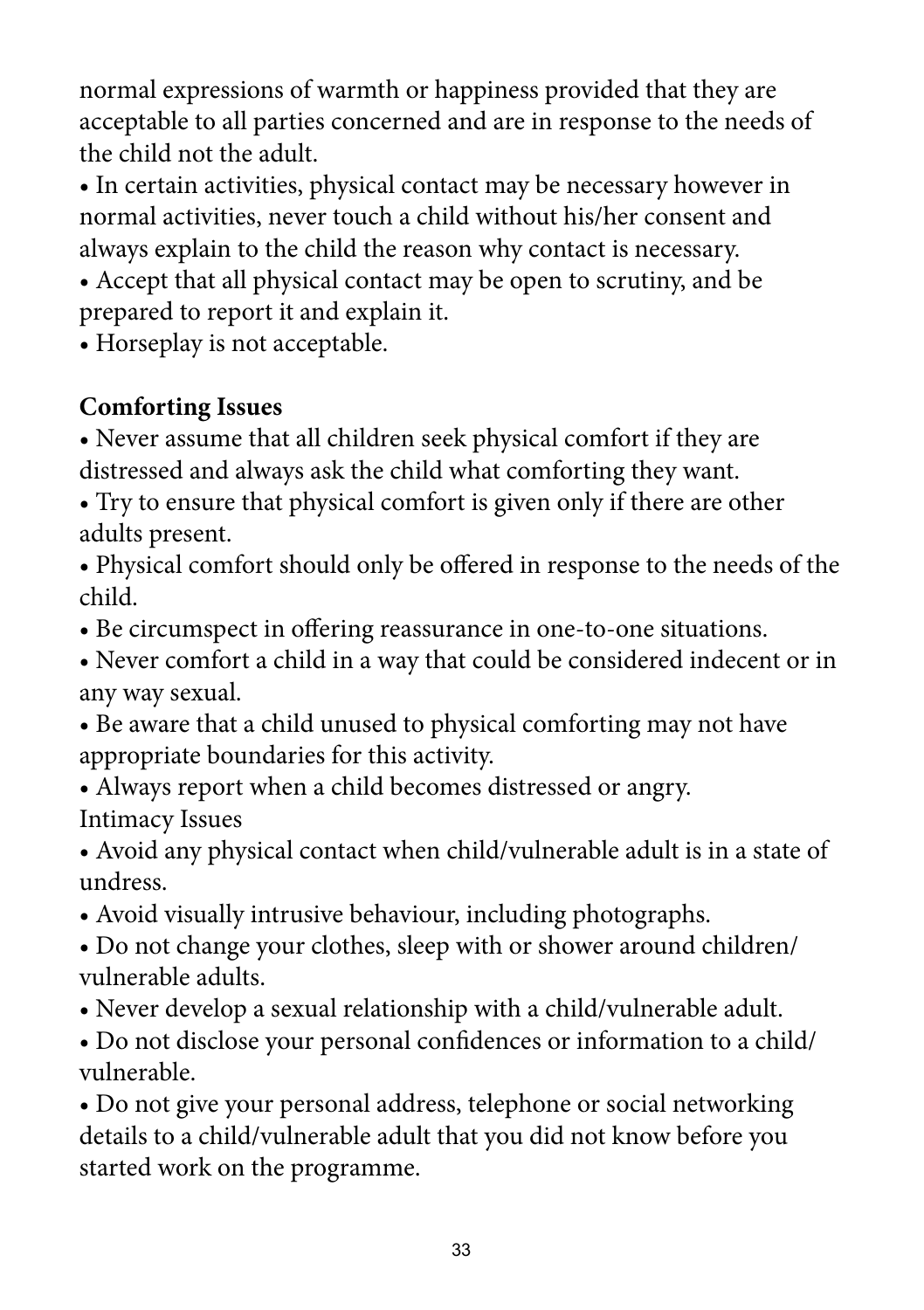• Do not arrange to afterwards meet a child/vulnerable adult that you did not meet before the programme.

• Do not initiate correspondence with a child/vulnerable adult.

• If a child/vulnerable adult makes contact with you, inform the leader in charge of the group.

• If you do not wish to receive such correspondence, the leader in charge of the group will manage the contact with the child/vulnerable adult thereafter.

## **Meetings**

• Being alone with a child/young person/vulnerable adult is not appropriate practice. Should circumstances arise where it is unavoidable (a) ensure that the door remains open

(b) immediately inform another responsible adult,

(c) make a written note that the meeting with the young person/ vulnerable adult took place.

• If the pastoral care of a young person/vulnerable adult necessitates the arrangement of an individual meeting, do not meet in isolated environments. Schedule meetings at times and locations that allow for transparency and accountability. Limit both the length and number of sessions. Make necessary referrals and appropriate contact with parents.

• Do not conduct meetings in, or encourage visits to, private homes or personal living quarters.

• When the need for a visit to the home of a child/young person/ vulnerable adult arises professional boundaries must be observed at all times.

## **S. Complaints Procedure**

This complaints procedure deals with complaints made in relation to:

- A. The handling of an allegation/concern/issue;
- B. Unacceptable behaviour towards a child/vulnerable adult.

It does not deal with the reporting of a child safeguarding concern, this is dealt with through the process outlined *in the Policy document.*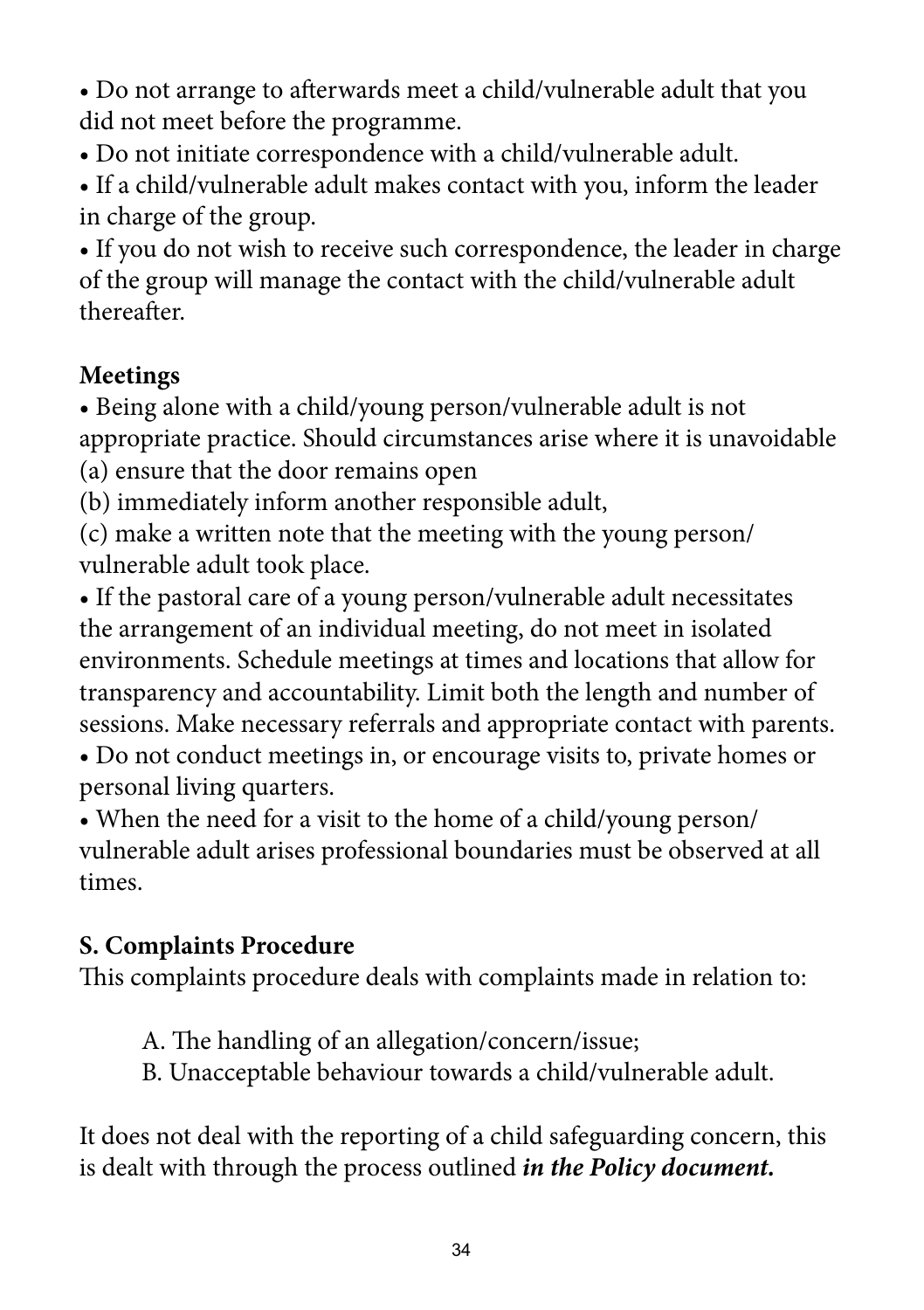## **A. Where the complaint relates to how a complaint of abuse was handled, the person making the complaint can contact the:**

- Safeguarding Office;
- Irish Region/district Leadership Team;
- National Board for Safeguarding Children in the Catholic Church in Ireland (NBSCCCI);

A written request for a review should be forwarded to one of the previously mentioned bodies within three calendar months of the conclusion of the investigation of the initial concern.

#### **B. If the complaint concerns unacceptable behaviour of a Member, staff or volunteer towards a child/vulnerable adult:**

Cases of minor misconduct or unsatisfactory performance are usually best dealt with informally. Sometimes additional training and advice is what is needed. Where an informal approach is not working then the formal process may be invoked.

- If the issue is not resolved it may be brought to the attention of the Community Leader or Safeguarding Office to be dealt with promptly and fairly;
- If the issue is still not resolved at that level it may be referred to the Regional/District Leadership Team;
- If a satisfactory resolution cannot be arrived at within a further month, the complainant is invited to put the complaint in writing for consideration by a mutually agreed mediator, who will be invited to dialogue with all concerned;
- The determination of the mediator will be final.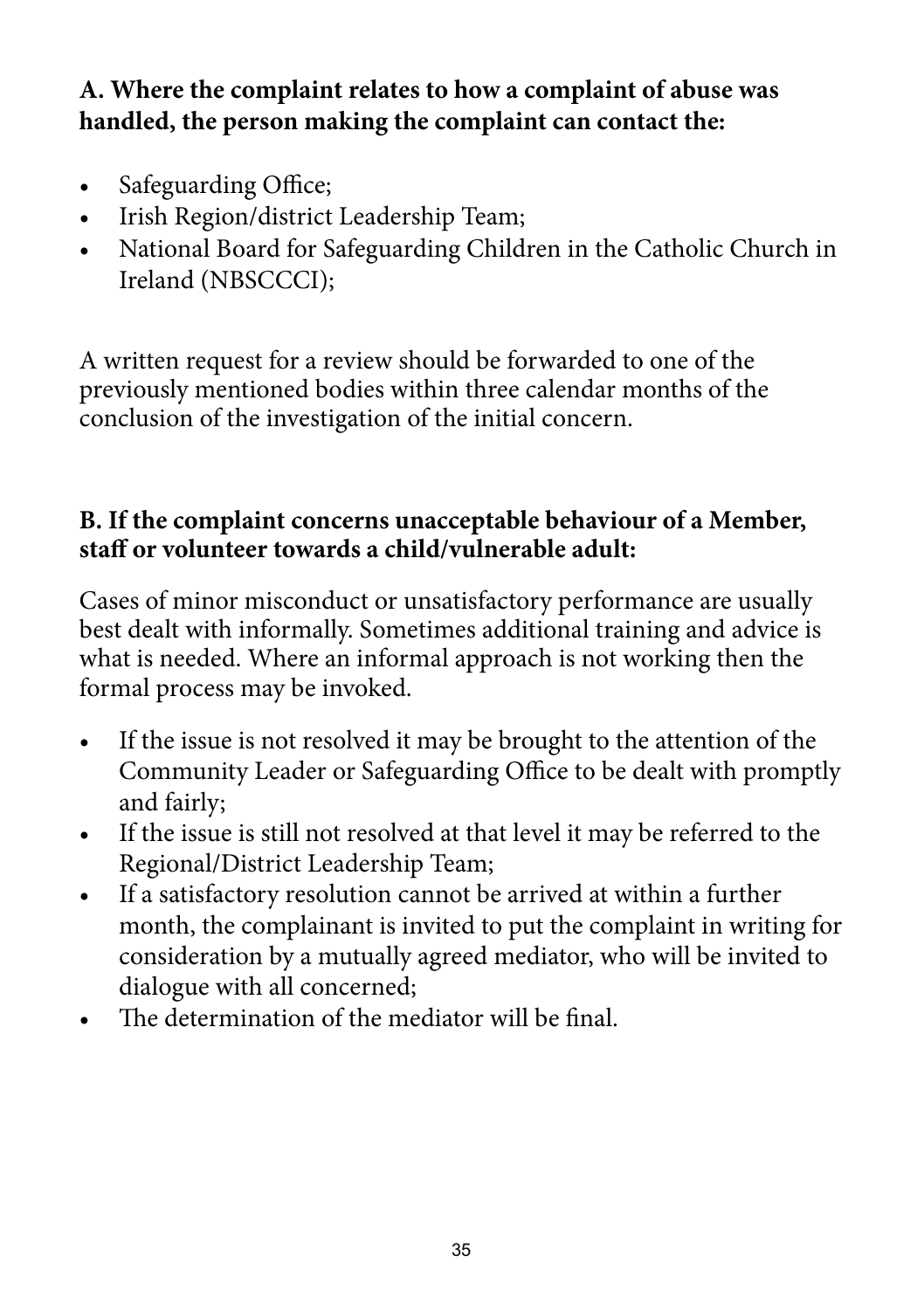# **T. Approval**

I hereby issue this revised "Policy and Procedures for Safeguarding Children in the Region of Ireland" in the Region of Ireland. It is to be distributed to all members of the Society in the Region. Members are asked to familiarise themselves with the Policy and Procedures and implement them when necessary.

Signed:

*Cantisell* 

Fr. Joseph Cantwell Regional Leader

Date: June 1st, 2012, July 3rd, 2013, July 8th 2014

St Patrick's Missionary Society, Kiltegan, Co Wicklow, Ireland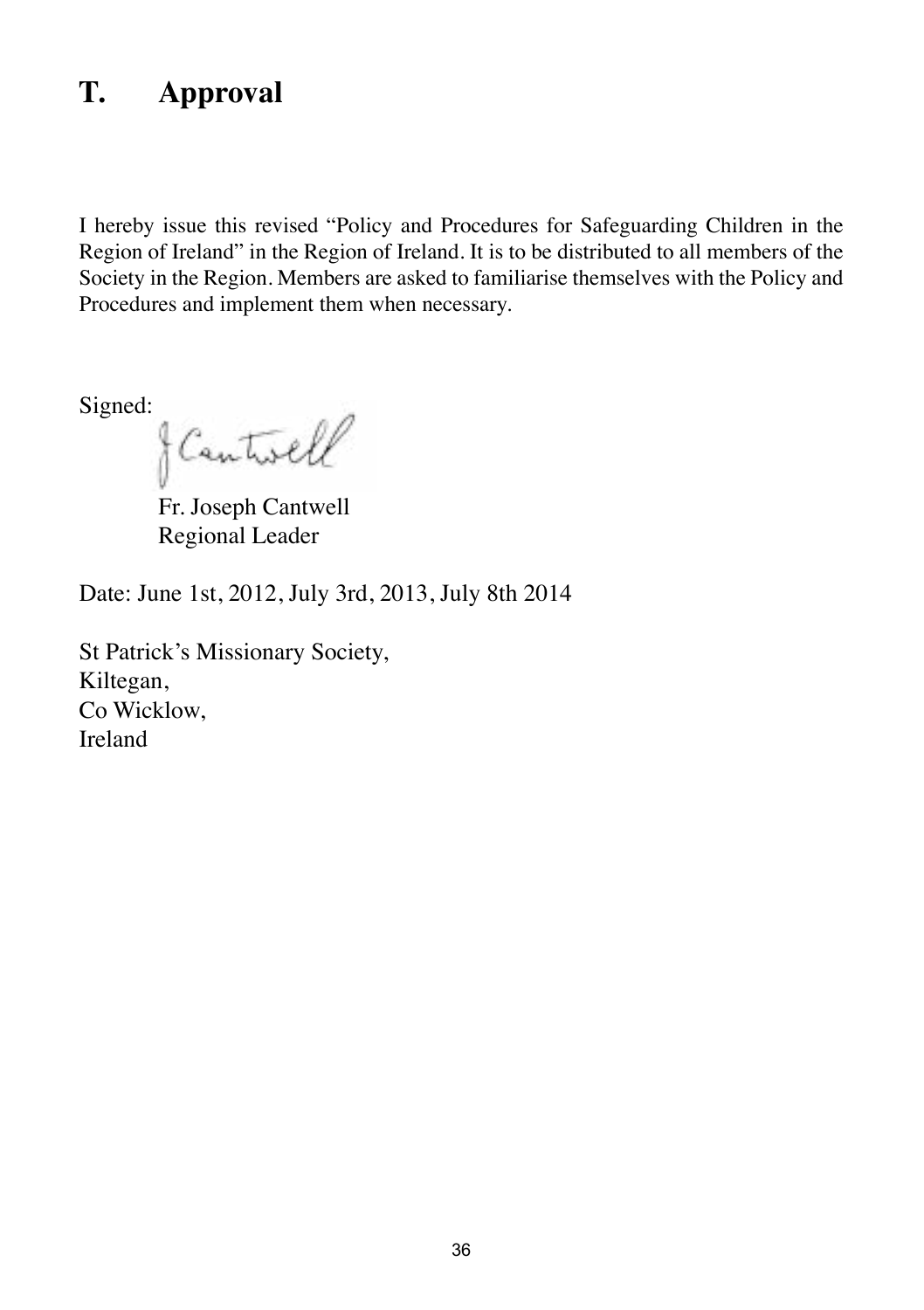**Advisor** is a person appointed to offer support to a person who has an allegation or concern raised against them.

**Advisory Panel** is a consultative panel of no less than five people appointed by the Regional Leader, to advise and assist during a child protection process.

**Abuser, offender, perpetrator** are all words used to describe a person who poses a risk to children or young people. While it mostly refers to sexual abuse, the terms cover all forms of deliberate harm to children. Offender is used of someone who has been found guilty of a criminal offence by a court of law.

**Child** *"A child means every human being below the age of eighteen years unless, under the law applicable to the child, majority is attained earlier."*  (United Nations Convention on the Rights of the Child, Article 1, 1989)

**Child Abuse** is a form of maltreatment of a child as outlined in Section J above.

**Complaint** is a generic term used to describe a report or account of actual or suspected abuse or inappropriate behaviour.

**Complainant** is a term used to describe a person who has made a complaint of abuse. In some cases the complainant will also be the person who claims to have been abused.

**Designated Officer** (formerly called the Delegate) is a person who has specific responsibility for ensuring effective safeguarding procedures are followed within the Region. He manages the response to allegations from start to finish.

**District Director** governs a district within a region. The United States of America is the only District within the Region of Ireland.

**Society Leader** refers to the Superior General of St Patrick's Missionary Society who "with the help of his council governs the Society when the General Chapter is not in session". Constitutions Art 65

**Support Person** refers to the person offered by the Society to provide support for the person who is alleged to have been abused.